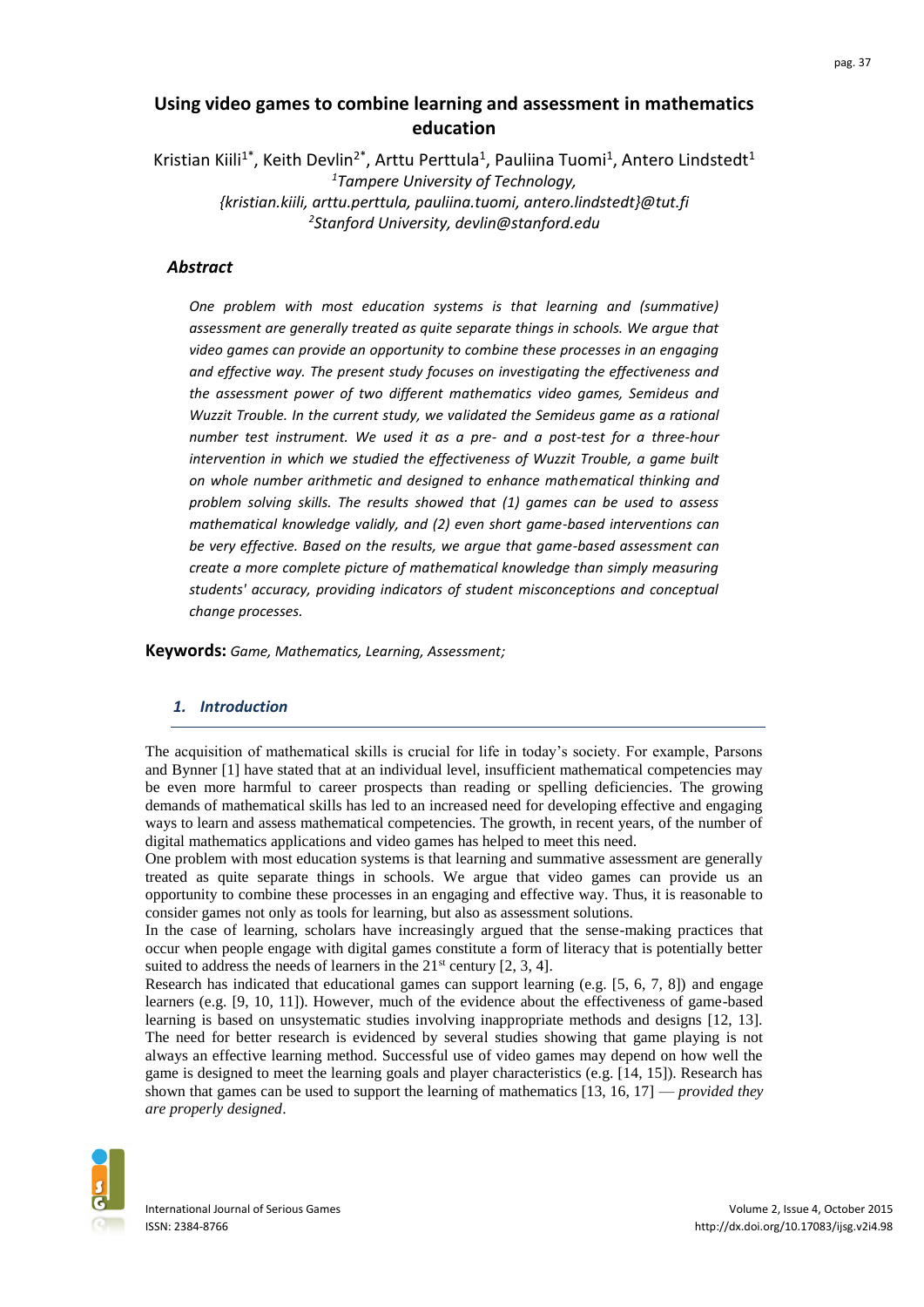## *1.1 Games as learning assessment tools*

Generally, assessment refers to the process of gathering information about the competencies or other attributes of a person. Shute and Kim [18] have argued that too often student assessment is used for purposes of grading, promotion, and placement, but rarely to enhance learning. Assessment that aims to improve learning is called formative assessment. In contrast, summative assessment refers to the traditional approach that is used to assess educational outcomes for purposes such as grading, certification, etc. For both forms of educational assessment, summative and formative, an important goal is to minimise uncertainty or error. Validity and reliability are key aspects of assessment quality [18]. Validity refers to the extent to which the assessment accurately measures what it is supposed to measure, and the accuracy of any inferences made from the test results regarding underlying competencies; reliability refers to the consistency of assessment results.

Bellotti et al. [19] have conducted a comprehensive literature review of the educational effectiveness of serious games. As they have stated, assessing learning within a simulation or a serious game is not a simple matter, and further work and studies are required, especially in gamebased assessment. They suggest two major directions for future research on serious games: detailed characterization of players' activities and better integration of assessment in games.

External assessment methods such as multiple-choice questions are likely to disturb flow in immersive games [20]. To counter this, Shute et al have emphasised the adoption of stealth (embedded) assessments that are less disruptive to flow experience in the game. According to Shute and Kim [18], stealth assessment is an evidence-based approach to assessment where the tasks that a student performs are highly interactive and engaging. The aim of stealth assessment is to blur the distinction between assessment and learning.

Shute and Kim [18] have emphasised that evidence-centered assessment design (ECD) is the key element for creating coherent assessment solutions for games. The conceptual assessment framework of ECD includes competency, evidence, and task models that define what variables are measured and how they relate to targeted competencies and knowledge. The assembly model specifies how the competency, evidence, and task models work together to form a valid assessment. One of us (Kiilli) utilized the ECD approach for designing embedded assessment into the *Semideus* game. In the present study we used *Semideus* for summative assessment, but at the same time we studied ways to modify the game so that it would also support formative assessment.

## *1.2 Current study domain*

The US National Research Council [21] has stated that mathematical proficiency consists of five components: 1) conceptual understanding, 2) procedural fluency, 3) strategic competence, 4) adaptive reasoning, and 5) productive disposition. Devlin [4] has argued that well designed digital video games could support numerical development and mathematical proficiency. Nevertheless, many published mathematics games support mainly procedural fluency, a focus that tends to be found in classroom practices as well.

In terms of mathematical proficiency, the games used in this study address conceptual understanding and strategic competence. Although the *Semideus* game is about rational numbers and the *Wuzzit Trouble* game deals with natural numbers, both games support conceptual understanding of numbers (number sense $\frac{1}{2}$ ) and the development of strategies that support processing of numbers on the number line. The integrated theory of numerical development supports this argument by emphasizing that, in addition to differences between natural and rational numbers, natural numbers and rational numbers also have important commonalities [23]. In both, students need to learn how to interpret number symbols in terms of the magnitudes to which they refer, and this understanding of magnitude is central to general mathematical competence [24]. Moreover, it has been shown that a good understanding of natural numbers is highly predictive for overall mathematics achievement, and in particular for performance on rational number tasks [25]. Because *Semideus* is used as a pre- and post-test in the study's intervention, a brief discussion is in order concerning common learning difficulties related to rational numbers and methods frequently used to study this domain.



<sup>&</sup>lt;sup>1</sup>In recent years, number sense has been identified as a key (arguably the most important key) to mastery of numerical mathematics. For an introductory discussion of the concept, see Section 2,3 of the paper by Pope and Mangram [22].

\_\_\_\_\_\_\_\_\_\_\_\_\_\_\_\_\_\_\_\_\_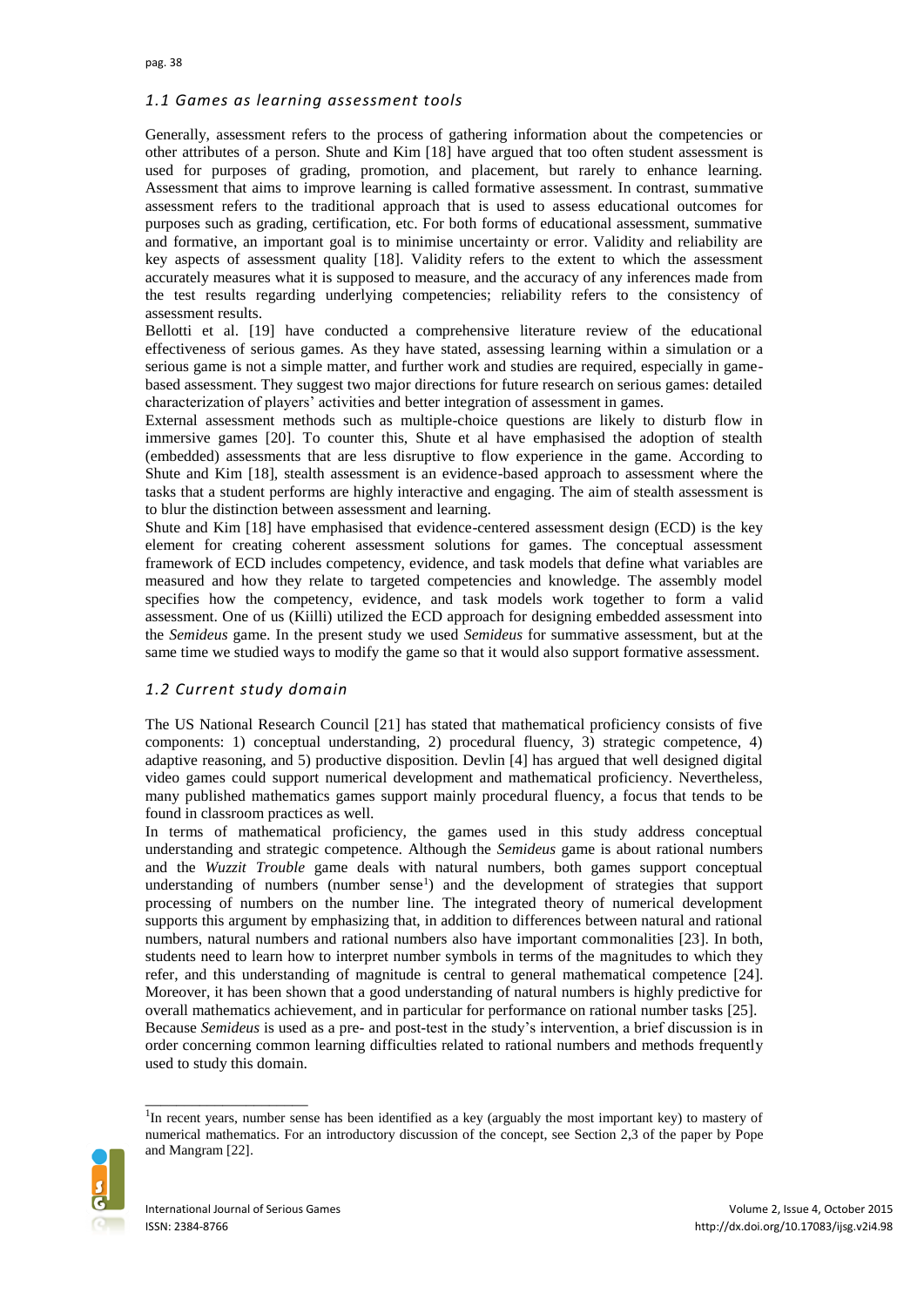Understanding of rational numbers is crucial for mathematics learning, in particular because it is predictive of students' mathematical achievement years later [26, 27]. Nevertheless, there is a great deal of evidence that children find understanding of rational numbers very difficult, and even after considerable mathematics instruction many children fail to perform adequately in simple fraction tasks [23, 28, 29]. Mathematics education researchers suggest that most of the students' difficulties with rational numbers can be attributed to inadequate instruction [30]. This may be, at least in part, due to the fact that recent advances in modeling numerical development have not been incorporated into the practices of teachers, and present-day instruction tends to emphasize procedural instead of conceptual knowledge [31].

According to conceptual change theories, children form an initial conception of numbers as counting units before they encounter fractions, and later they draw heavily on this initial understanding to make sense of rational numbers [29, 32]. Misconceptions about rational numbers tend to originate in children's false belief that all properties of whole numbers can be applied to rational numbers. This phenomenon is often referred as a *whole number bias* [33] or *rational number bias* [34].

According to Siegler, Thompson & Schneider [23], significant conceptual change is required to understand that fractions and decimals, like whole numbers, represent magnitudes that can be located on number lines. Recent findings have suggested that instructional interventions that aim to support conceptual change should target learners' interpretation of rational numbers as magnitudes by reasoning about them as points on number lines [24]. This approach is reasonable, because there is clear evidence that conceptual fraction knowledge also promotes fraction arithmetic skills (e.g. [31, 35]). Moreover, research has shown that number line estimation tasks do not purely measure an underlying representation of number magnitude [36], but appear to measure also the ability to apply strategies that allow students to accurately place a number on the line [37].

It is important that teachers and researchers are able to accurately assess students' knowledge and identify misconceptions, in order to be able to support those students' numerical development. Past research has focused on identifying misconceptions in mathematics through individual interviews, written assignments, multiple-choice questions, or by classifying errors on collective assessments (e.g. [30, 38]). For example, Durkin and Rittle-Johnson [38] identified whole-number-bias misconceptions in a fraction magnitude context by dividing the number of misconception errors made by the total number of items on which that type of misconception error was possible. This approach is questionable, because it does not take into account the accuracy of tasks in which misconceptions are not possible. In general, most of the methods used to identify misconceptions require considerable effort, and finding more convenient and engaging methods to study the phenomenon would be a welcome advance. Game-based assessment could be one answer, and in this paper we explore how a game can be used to assess students' conceptual fraction knowledge.

## *1.3 The present study*

In this paper we report the results of a recent pilot study undertaken in schools in California and Finland, in which we used one mathematics learning game (*Semideus*, a rational number game) to provide pre- and post-tests to determine the learning outcomes resulting from an intervention with another mathematics learning game (*Wuzzit Trouble*, an integer arithmetic game). An earlier study, directed by Jo Boaler and carried out by Pope and Mangram (this special issue) at Stanford University found that a 120-minute intervention with free *Wuzzit Trouble* play spread over one month led to significant learning outcomes, as assessed by a written pre- and post-test dealing with whole number operations. Our study explores this same phenomenon. In particular, the aim of this paper is to investigate if we can use another mathematics game (*Semideus*) as a testing (assessment) instrument, and moreover, does this game-based test instrument produce similar results as the paper-based test did about the effectiveness of the *Wuzzit Trouble* game.

We hypothesized that *Semideus* playing performance provides similar results to a paper-based rational number test, and thus can be used to assess students' conceptual rational number knowledge (Hypothesis 1a). Second, in line with recent results about the positive relationship between understanding of rational number magnitudes and rational number arithmetic performance (e.g. [31, 35]), we hypothesized that the *Semideus* playing performance is positively related to rational number arithmetic performance (Hypothesis 1b). Third, based on the earlier learningoutcome study of *Wuzzit Trouble* [this volume] and the positive relationship between understanding of whole numbers and performance on rational number tasks [25], we hypothesized

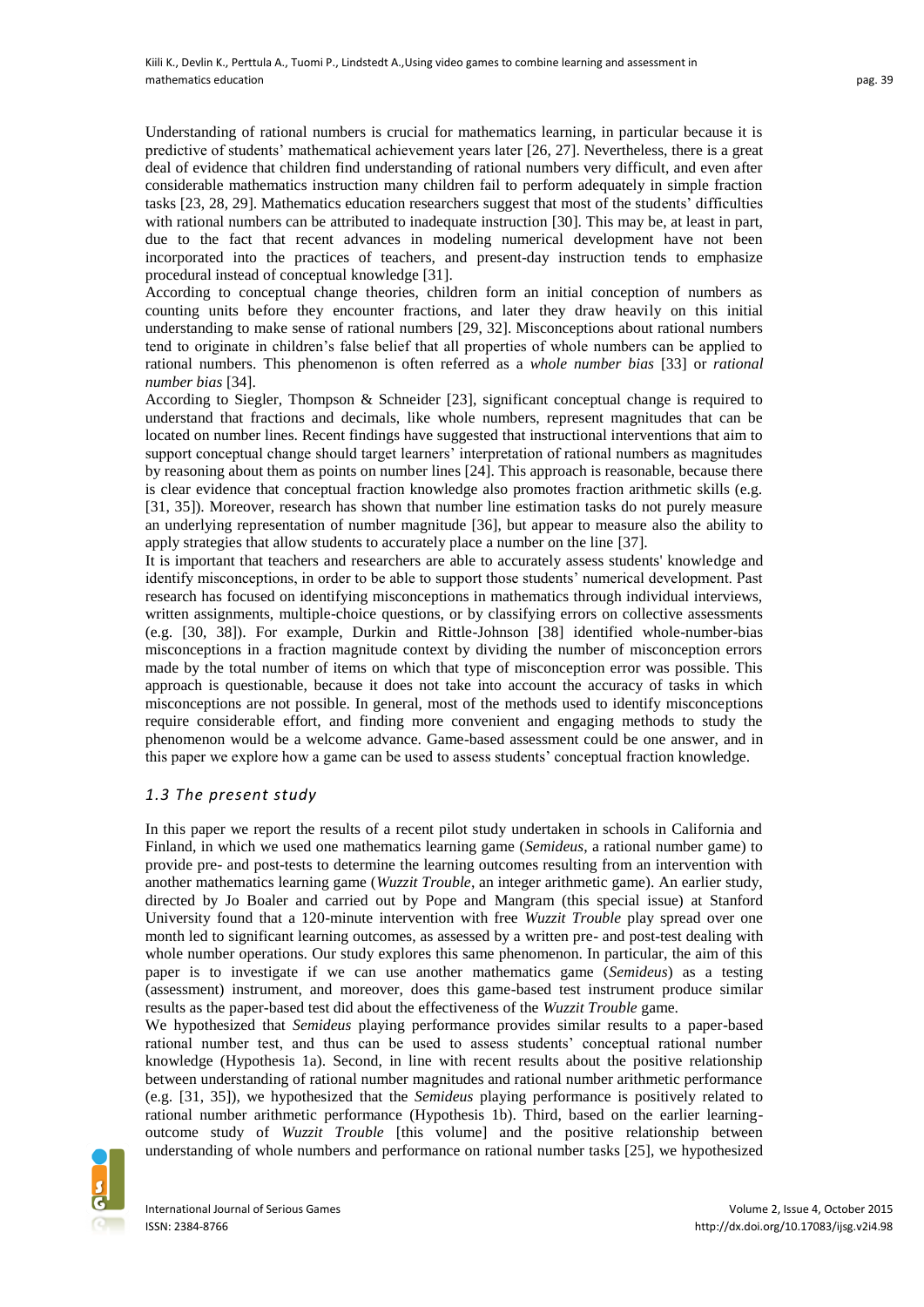that a free 120 minute *Wuzzit Trouble* play would enhance students' conceptual rational number knowledge, assessed with the *Semideus* game (Hypothesis 2).

# *2. Method*

# *2.1 Design and participants*

A pre-test/post-test quasi-experiment design involving a treatment group and a control group was used. The *Semideus* rational number game was used as a pre-test and post-test and the *Wuzzit Trouble* game as a treatment. Table 1 shows the overall design of the study. The length of the whole study was approximately 2 months, with students participating in the study for 40 minutes each week.

| <b>Table 1.</b> Design of the study      |                                                                                                         |                                                        |                                                      |  |  |  |
|------------------------------------------|---------------------------------------------------------------------------------------------------------|--------------------------------------------------------|------------------------------------------------------|--|--|--|
|                                          | Pre-test                                                                                                | <b>Treatment</b>                                       | <b>Post-test</b>                                     |  |  |  |
| <b>Treatment</b><br>group only           |                                                                                                         | <i>Wuzzit Trouble</i> game<br>$(3*40 \text{ minutes})$ | Playing experience questionnaire<br>(Wuzzit Trouble) |  |  |  |
| <b>Treatment &amp;</b><br>control groups | <i>Semideus</i> game (40 minutes)<br>Playing experience<br>questionnaire (Semideus)<br>Paper based RNT* |                                                        | Semideus game<br>$(40 \text{ minutes})$              |  |  |  |

 $*$  RNT = Rational Number Test

Two Finnish and two US sixth grade classes, each pair taught by the same teacher, participated in the study. In the execution, the research protocol followed in the two countries was different, due to some unexpected constraints on the teacher of the Finnish sample. Thus, only the intervention data from the US sample is analyzed in this paper. However, the Finnish sample is included in the playing experience analyses and the analyses that relate to validation of *Semideus* as a rational number knowledge assessment tool. Henceforth, we refer to these two analyses as the Intervention Study (US only) and the Validation Study (US and Finland).

*Validation study*. The final sample that was used in the validation study was 66, of which 30 were Finnish students (18 females) and 36 US students (24 females). The mean age of the Finnish students was 12.1 and the mean age of the US students was 11.43. The main aim of this study was to validate the *Semideus* game as a test instrument.

*Intervention study*. The *Wuzzit Trouble* treatment was assigned to one class in each country and the other classes were treated as control groups. The final US sample that was used in the intervention analysis was 25. The final sample is small, because US participants who did not complete both the *Semideus* pre- and post-tests were excluded. Additionally, two participants from the control group were excluded as outliers because of their very weak post-test game behavior (log files revealed impulsive behavior). As a result, the sample of the US treatment group numbered 11 (6 females), and the sample of the control group numbered 14 (10 females). The main aim of this study was to study the mathematical effectiveness of the *Wuzzit Trouble* game.

# *2.2 Description of the games*

*Semideus* is designed to support the development of rational number conceptual knowledge. *Wuzzit Trouble* is built on whole number arithmetic, and is designed to enhance mathematical thinking and problem solving skills. Both games are designed to work also as assessment tools.

## *2.2.1 Description of the Semideus game*

The thematic setting and visual appearance of the *Semideus* game relate to the mythology of ancient Greece. In the story, Semideus, a son of Zeus, is tasked to seek golden coins that Kobolas the goblin has stolen from Zeus. Kobolas has hidden the coins, as well as traps, along the trails of Mount Olympos. Semideus has discovered the locations of the coins, encrypted in mathematical symbols, and must race the goblin to retrieve the coins. While collecting the coins, Semideus

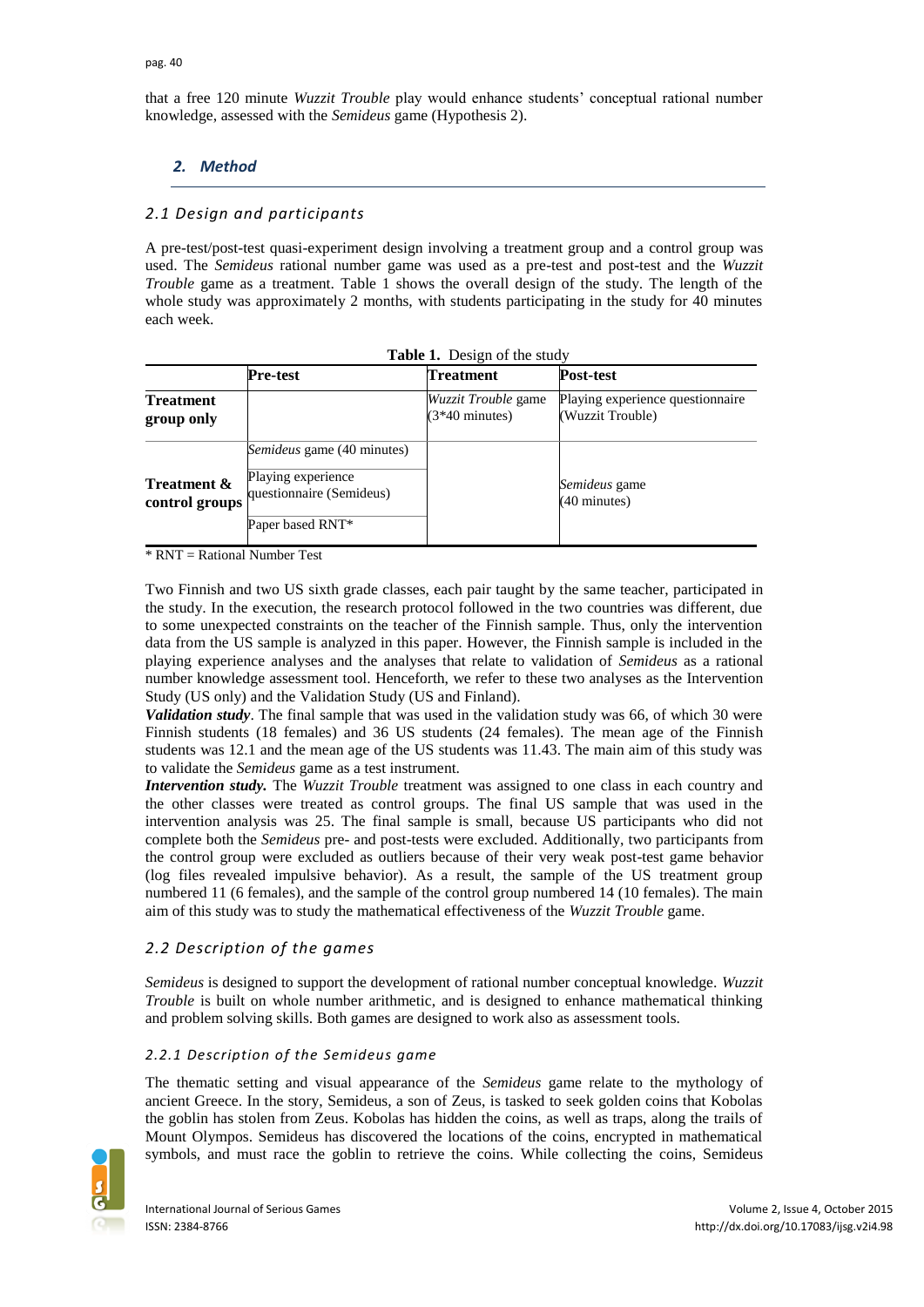climbs up to reach the mountaintop (end of the level – each level is represented as a mountain), where Zeus is eagerly awaiting his coins.

*Semideus* is designed to support the development of rational number conceptual knowledge. In particular, the game addresses the development of two conceptual sub-concepts necessary for a complete mathematical understanding of rational numbers: 1) representations of the magnitudes of rational numbers and 2) the density of the rational numbers. The idea of the game is grounded in the integrated theory of numerical development [23], and is designed to expand understanding of the connection between different number representations and magnitudes. As the recent research has suggested, *Semideus* relies on an interpretation of rational numbers as magnitudes situated on a number line.

The game has four different task types. In magnitude estimation tasks, the player has to estimate a spot, hidden coin cache, on a number line that matches the numerical value given. In addition there can be values telling the positions of traps that the player must avoid. Values can be represented as fraction or decimal numbers. In the tasks included in this study we used number lines from zero to one and from zero to five. The player was rewarded with coins (score) if his or her estimation was accurate enough (over  $98\% = 500$  coins;  $95\% - 98\% = 300$  coins; under  $92\% - 94\% = 100$  coins). If the estimation accuracy was under 92%, Semideus lost energy and he had to progress to the next platform (i.e., faced a new task).

In magnitude comparison, magnitude ordering, and density tasks, Semideus faces stones annotated with rational number symbols (Figure 1). The task of the player is to organize the stones in ascending order before the goblin steals all the gold coins from the upper platform. In comparison tasks, the player has to organise two stones and both in ordering and density tasks three stones. If the magnitudes of the stones are equal they must be stacked in a pile. In this way, the magnitude ordering and comparison tasks can also address the equivalency of rational numbers. Basically the density task is similar to the ordering task, but the fractions or decimals of the task are selected to create cognitive conflicts between whole number and rational number properties. (e.g. Items to be ordered could be  $2/5$ ,  $3/5$  and  $\frac{1}{2}$ .) Regarding whole number properties, the player might first think there cannot be numbers between 2/5 and 3/5, because 2 (nominator of 2/5) is followed by 3 nominator of 3/5) in terms of whole number ordering. However, when the player has to order the stones, he or she might realize that ½ has to be between the other two fractions, which may lead to conceptual change and understanding the concept of ratio. If the stones are organized in the wrong order, Semideus loses energy and has to progress to the next platform (i.e., faces a new task).



**Figure 1.** Examples of an estimation task (left) and ordering task (right). The orange bar is an energy indicator and the green bar expresses the progress towards the mountaintop.

The player can control the Semideus character by tilting the tablet device. When tilting the tablet right, Semideus walks right on the platform (number line), referring to an increasing the number magnitude. When tilting the tablet left, Semideus walks left, referring to decreasing number magnitude. In terms of Pouw et al. [39], the tilting utilizes embedded embodied interactions, an approach that can reduce cognitive load. In general, the game character and stone tablets can be considered as visual manipulatives that help players to concretize the mental number line. The more detailed description of the game mechanics and related theories can be can be found from www.gamestoschools.com.

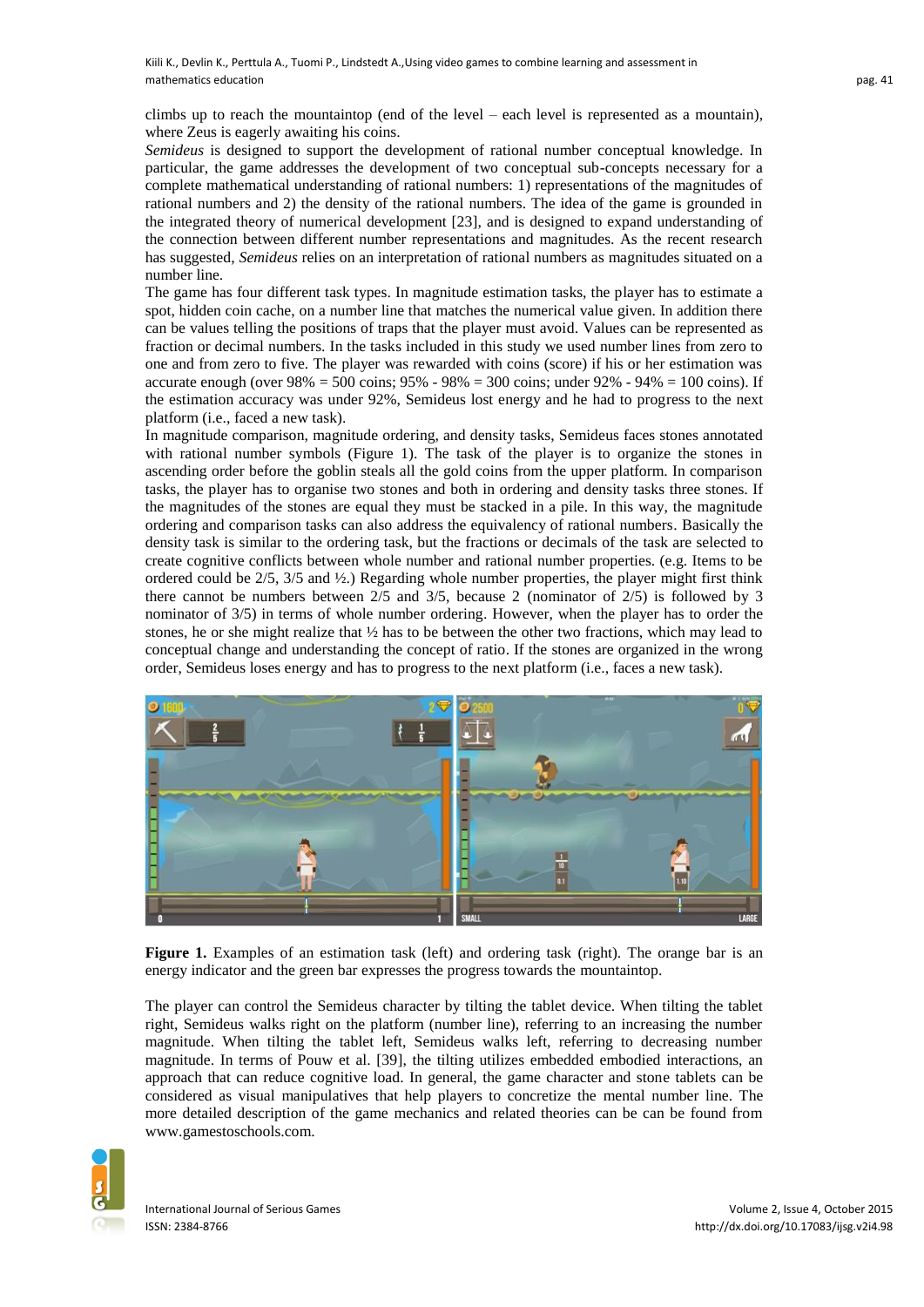In the present study, the game was balanced in the way that the player always manages to climb to the top of the mountain. In other words the player could not loose all energy before reaching the mountaintop. This was done because we wanted comparable data from each player – each player played all seven levels once. However, in order to engage players, we tried to create an illusion that Semideus could run out of energy. On the top of each mountain, the player's overall performance was evaluated. Bonus coins were provided according to the player's energy level (maximum 1000 coins). Furthermore, the player could earn 1-3 stars. The number of stars achieved was determined based on the number of collected coins and the energy level. In this study, we did not investigate how well stars and collected coins express player's understanding of rational numbers, rather the assessment was based entirely on the player's absolute accuracy recorded in the secured server. (More details in section 2.3 - Instruments and measures.)

### *2.2.2 Description of the Wuzzit Trouble game*

*Wuzzit Trouble*'s UI is a representation of certain kinds of integer-arithmetic problems (integer partitions—the expression of a whole number as a sum of other whole numbers—and Diophantine equations) equivalent, but alternative, to the familiar symbolic algebra representation (trading in a static, spatial configuration of symbols for a dynamic interaction with a digital gears mechanism). The player rotates one or more of up to four small drive cogs to rotate a large gear-wheel (Figure 2). The object it to bring the keys in line with a fixed marker at the top, which causes the key to move from the wheel to a collection slot at the top of the screen. Collecting all the keys in this manner releases the Wuzzit from the trap. A small cog may be wound-up to rotate up to five times with a single player-action. More stars are obtained by releasing the Wuzzit with the fewest number of rotation actions, making optimization a key objective.



**Figure 2.** Example level of Wuzzit Trouble.

But there is a twist. If the mechanism as outlined above were all there were, the game would simply provide valuable practice with the basic skills of arithmetic. The insight behind the unique feature of *Wuzzit Trouble* that makes it a *powerful representation of complex mathematical performance tasks* is the addition of optional bonus items that are also situated on the wheel. Collecting bonus items yields extra points. While bonus items are common in video games, the way this feature is implemented in *Wuzzit Trouble* adds a whole new layer of complexity, requiring deep mathematical reasoning to find optimal solutions. The critical requirement is that bonus items have to be collected before the last key drops. With this restriction, optimizing the score can require sophisticated algorithmic reasoning. The specific requirements for one-, two-, and threestar solutions are given when the puzzle is selected. A three star solution requires collection of all keys and bonus items in at most the number of moves specified with the puzzle. (The possible solution paths number just over 2 trillion, so quite clearly trial-and-error is not a viable approach. Players must develop multi-step algorithms to solve the puzzles optimally.)

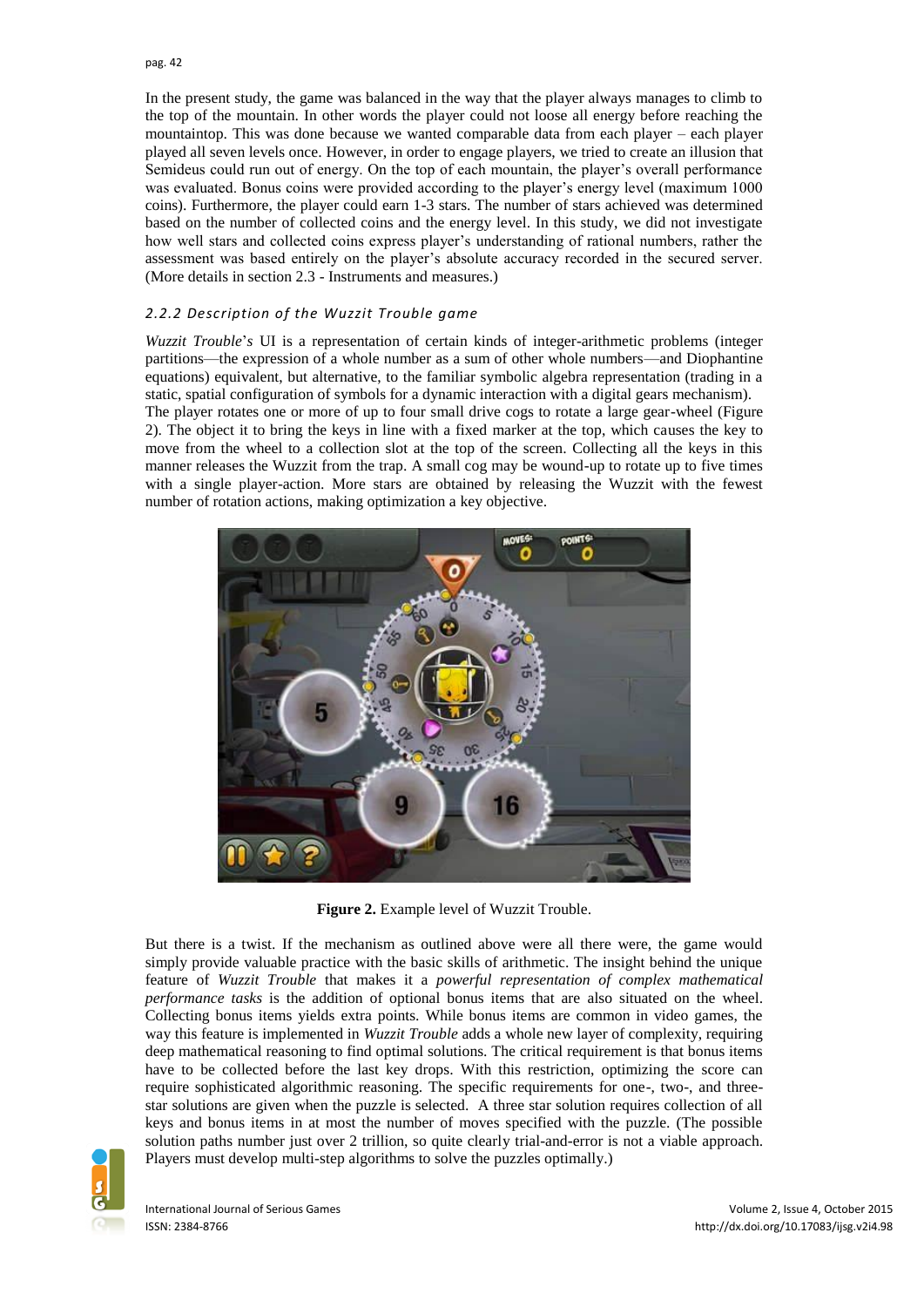*Wuzzit Trouble* permits use in many different ways to achieve different learning outcomes. At the most basic level it provides valuable practice that reinforces number sense. Play beyond the early game levels involves complex performance tasks, requiring a range of powerful problem solving techniques, including algebraic and algorithmic thinking. These features make the game suitable for use with both K-12 students, as well as having appeal for adult puzzle lovers, facilitating family use.

## *2.3 Instruments and measures*

User experience was measured in terms of flow experience [40] and playability. Flow experience was measured with a 9-item questionnaire developed by the authors. The items included were derived from the flow scale used in a recent serious games study [9]. The dimensions included were: challenge-skill balance, clear goals, concentration, autotelic experience, loss of selfconsciousness, sense of control, and action awareness merging. Playability was measured with a two-item questionnaire developed by the authors. The playability dimensions included were intuitiveness of the user interface and controlling accuracy. A 6-point Likert-type response format was used for all dimensions.

*The Rational Number Test (RNT)* was used to collect data about participants' rational number conceptual knowledge. The tasks of the RNT used in this study was derived from validated RNT developed by McMullen et al. [41]. The original RNT was shortened (open-ended questions and whole number tasks removed) and some tasks were changed to better correspond the difficulty level of the *Semideus* game. For example, the elements of one ordering task (6/12, 5/7, 2/6) were changed to 6/12, 5/7, 4/6. Moreover, we did not include any magnitude estimation tasks in which numerical hints were shown on the number line. The conceptual part of the RNT consisted of eight estimation tasks, eleven comparison tasks, six ordering tasks, and four multiple-choice density tasks. Additionally, six procedural fraction tasks were included from which two were the same asin the original RNT.

*Semideus Log files.* The version of the *Semideus* game that was used in this study included seven levels. The aim of the first level was to introduce the user interface to the players. It consisted of 10 whole number magnitude estimation tasks that were not included in the final analyses. Levels 2-7 consisted of 30 estimation tasks on 0-1 number line, 12 estimation tasks on 0-5 number line, 12 magnitude comparison tasks, and 18 ordering tasks (including four density tasks). Each level could be played only once. The *Semideus* game continuously logged detailed playing behavior on a secured server.

The assessment of player's rational number conceptual knowledge was designed using the Evidence-Centered Design (ECD) framework [18]. Rational number magnitude estimation, magnitude comparison and magnitude ordering are the core competences that describe player's conceptual rational number understanding in the game. The competence model describes these core competencies in more details. For example, magnitude ordering competence consists of proper fractions, improper fractions, decimal numbers, whole number bias risk, digit count bias risk, common nominators, common denominators, whole number ratio, equivalency, and density properties. The task/action model expresses situations that evoke evidence for the competencies, and game's evidence model describes what playing behavior can provide evidence of certain competencies. For example, the task/action model may indicate that a player faces a task related to ordering competence with density and fraction properties. In this case the evidence model determines that if this is the player's first answer (after the level has been started) to the task, then the density accuracy variable of the ordering competence should be updated based on the player's answering success. In addition, related variables such as task duration are recorded. Finally the the assembly model specifies how the valid assessment is determined based on the other models.

We have defined semantics for the task model that is used to describe all the tasks of the game. Based on the semantics, each task is tagged with keywords that describe the task in terms of rational number competencies. For example, the comparison task: 2/1 vs. 3/5 would be tagged as: 'COMPARISON'; 'WN\_O\_IC' (refers to inconsistency of whole number ordering – both components of the 3/5 fraction are bigger than components of 2/1, but the magnitude of the 3/5 is smaller); 'IMPROPER\_INC' (refers to inclusion of improper fraction 2/1), 'WN\_RATIO\_INC' (Whole Number Ratio Included,  $2/1 = 2$ ). We have developed a data-analyzing tool that can fetch data based on the tags. For example, we might want to search for game data related only to tasks containing fraction numbers that are susceptible to whole number bias misunderstanding. The same interface can be used to create realtime learning analytics and assessment reports.

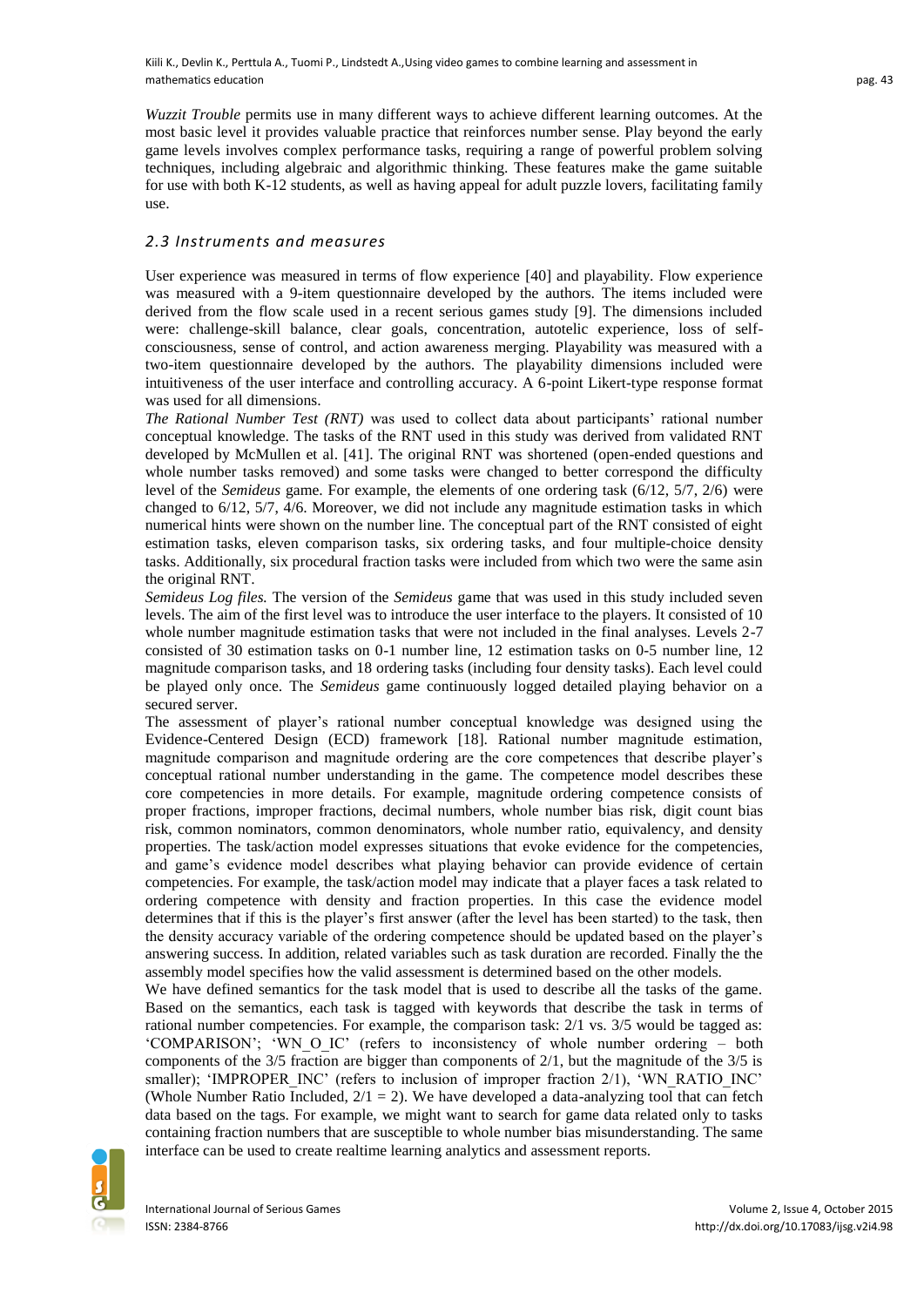*Wuzzit Trouble playing performance.* The overall points score that participants obtained in *Wuzzit Trouble* was used to assess problem solving abilities. The maximum possible point counts for each of the three rooms that the puzzles appear in (25 to each room) are 54,000, 61,500, and 85,500, respectively.) To obtain a high points score on a puzzle, the player has to (1) solve the puzzle (free the Wuzzit), which means collecting all the keys on the large wheel, (2) collect as many of the bonus items as s/he can (all of them for a maximum score), and (3) do so in as few moves as possible (at or below a stated threshold that varies from puzzle to puzzle). Since the puzzle ends when the final key has dropped, players must sequence their moves carefully to avoid dropping the final key before collecting all the bonus items. This requires that players develop good solution strategies. The depth of strategies required may be seen by representing a solution using algebraic notation, which is possible because the puzzle is simply a mechanical representation of a system of simultaneous linear equations (Figure 3).

# Same problem, different representations

1. Collect the keys to free the Wuzzit



2. For maximum stars, use the least number of moves. 3. For maximal points, collect the bonus items before you pick up the last key.

1. Solve the system of equations

| $4x_1 + 6y_1 = z_1 \pmod{65}$                          |                      |
|--------------------------------------------------------|----------------------|
| $4x_2 + 6y_2 = z_2 - z_1$<br>$4x_3 + 6y_3 = z_3 - z_2$ | (mod 65)<br>(mod 65) |
| 10 F G F G<br>$\cdot$ $\cdot$ $\cdot$                  |                      |
| $4x_0 + 6y_2 = 7x - 7x + 1$                            | (mod 65)             |

subject to the constraints

 $0 \le x_i, y_i \le 5$ ,  $x_i y_i = 0$ ,  $1 \le i \le n$ 

so that 8, 22, 32, 46 are members of the orbit set

 $\{4i \mid 1 \le i \le x_1\} \cup \{6i \mid 1 \le i \le y_1\} \cup$  ${z_1 + 4i | 1 \le i \le x_2} \cup {z_1 + 6i | 1 \le i \le y_2} \cup$  ${z_2 + 4i | 1 \le i \le x_3} \cup {z_2 + 6i | 1 \le i \le y_3}$ . . . . . . . . . .  ${z_{n-1}+4i \mid 1 \le i \le x_n} \cup {z_{n-1}+6i \mid 1 \le i \le y_n}$ 

2. For bonus points, solve the system with  $n$  minimal.

3. For honor points, ensure that one of 8, 22 occurs in the final component of the orbit.

**Figure 3.** The system of equations on the right is the sequence of moves the player must make to solve the puzzle on the left. Because the space of solution paths is so large, a player cannot obtain a high score without implicitly finding an efficient solution to such an equation system. The fact that young children can readily solve the puzzle demonstrates the power of an efficient representation, and provides an illustration of Devlin's observation that much of the difficulty people have learning mathematics arises because of the Symbol Barrier [4]

# *2.4 Procedure*

The length of the whole study was approximately two months, with students participating in the study for 40 minutes each week. Each student had his or her own iPad during the study. At the beginning of the study, students were given a username that was used to link different data sources of the study: questionnaires and playing behavior logs. The progress of the study was as follows:

- Week 1: Students filled in the demographics questionnaire and the paper-based rational number test (RNT).
- Week 2: The researchers introduced the game and the aim of the study to students. After that, students played the *Semideus* pre-test game (40 minutes playing session). Students were not allowed to discuss the game tasks with other students during the testing session. After the pre-test, students filled in the *Semideus* playing experience questionnaire.
- Weeks 3-5: *Wuzzit Trouble* was played three times (3x40min) a week within the threeweek period. Additionally, students were allowed to play *Wuzzit Trouble* at home if they

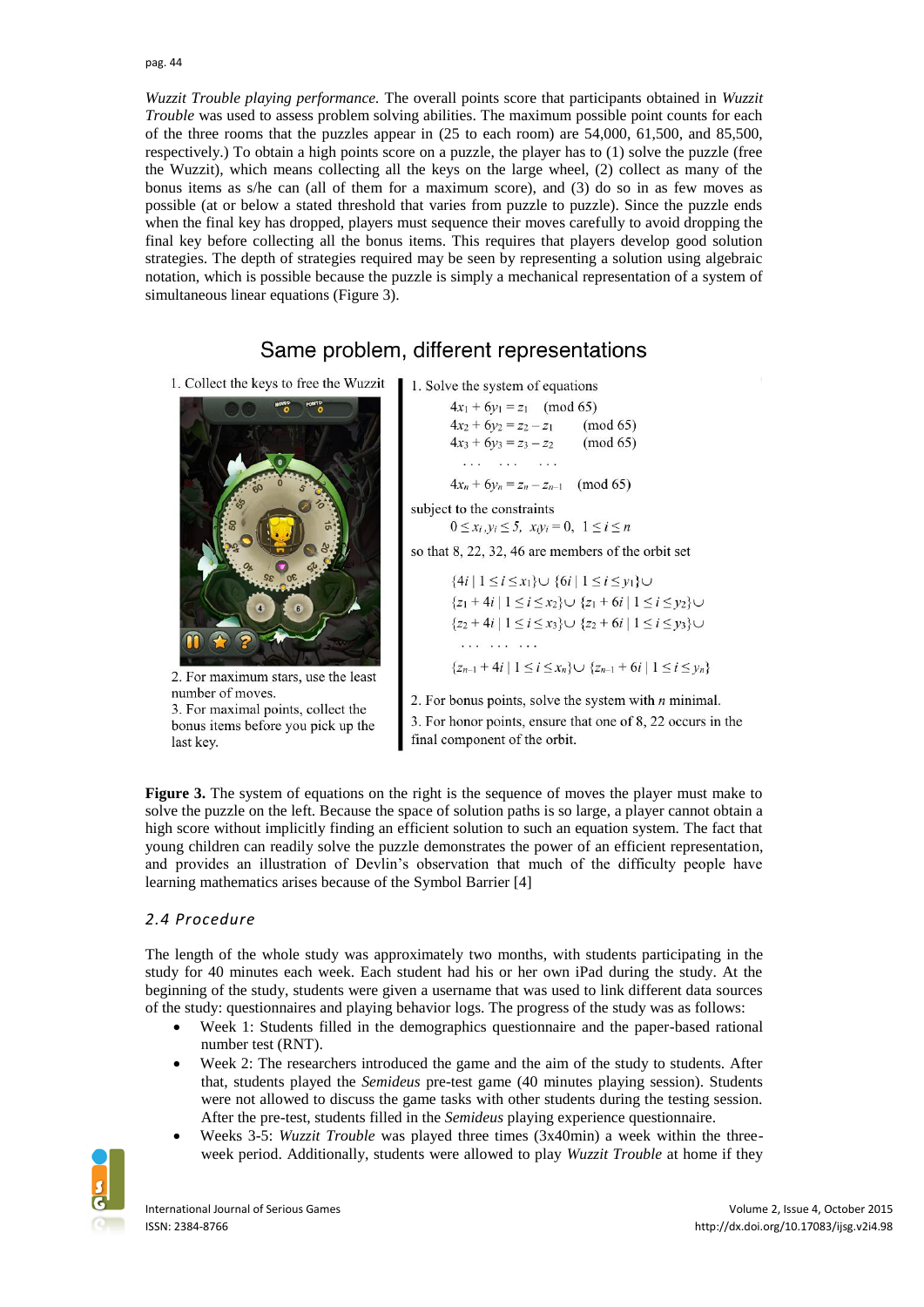wished to. Within this three-week period, the US control group played games that did not directly include mathematical content (3x40min). After the intervention, students filled in the *Wuzzit Trouble* playing experience questionnaire.

- Week 6: Students conducted a Math Puzzle Test (not analyzed in this paper).
- Week 7. Students played the *Semideus* post-test game (40 minutes playing session). The post-test was the same game as the pre-test.

The teachers of the classes administered all the sessions except the first playing session (week 2). Support for the teachers was provided whenever needed.

## *2.5 Analyses*

Related to playing experience analyses, a flow construct was computed (a mean of nine flow dimensions). Similarly, a playability construct was computed (a mean of two dimensions). The analysis of the flow questionnaire indicated that the flow construct was internally consistent in both game contexts (*Semideus* game: α = .79, *Wuzzit Trouble* game: α = .92), which indicates that all nine dimensions measured the same phenomenon, flow construct. However, the internal consistency of the playability construct was weak in the *Semideus* context ( $\alpha = 0.5$ ), but good in *Wuzzit Trouble* ( $\alpha$  = .86).

Several variables related to playing performance in the *Semideus* game were computed. Estimation tasks accuracy was computed as

100\*abs (correct value – estimated value)/numerical range of the number line.

In the fraction magnitude comparison, ordering, and density tasks, the percentage of correctly solved tasks was computed. In some analyses, we used *Overall playing performance*, which is an average of estimation accuracy, comparison accuracy, ordering accuracy, and density accuracy.

A conceptual rational number knowledge accuracy was computed in a paper-based RNT test, similarly to the Overall playing performance, and included accuracy of estimation, comparing, and ordering tasks. Additionally, the procedural fraction accuracy was calculated.

In the context of the intervention study, the gain scores were computed by subtracting the *Semideus* pre-test scores from the post-test scores for both treatment and control groups. A Shapiro-Wilk's test (p>.05) [42] and a visual inspection of histograms, normal Q-Q plots, and box plots showed that the gain scores were approximately normally distributed for both the treatment group and the control group, with a skewness of  $0.267$  (SE = 0.66) and kurtosis of  $-0.34$  (SE = 1.28) for the treatment group and a skewness of  $-0.89$  (SE = 0.60) and kurtosis of 4.14 (SE = 1.15) for the control group [43]. Thus, a t-test was used to compare gain scores of treatment and control groups. The effect size (Cohen's d) was calculated based on t-test values, to evaluate the effectiveness of the treatment.

Moreover, Cronbach's alpha coefficient was used to evaluate the internal consistency of measures, and correlation analyses were used to study relationship between different variables.

## *3. Results*

The results are presented in two parts. First, we present the results of the validation study in which we investigated the usefulness of *Semideus* as an assessment tool. Second, we present the results of the intervention study in which we studied the effectiveness of *Wuzzit Trouble* in terms of rational number conceptual knowledge.

#### *3.1 Validation study*

The content validity of the tasks included in the *Semideus* game was evaluated before data collection. Content validity was determined through a panel of experts [44]. Three mathematics experts provided feedback on the included tasks. The feedback indicated that the task types of *Semideus* were relevant for measuring rational number conceptual knowledge. However, the experts pointed out that the number of fraction number tasks was larger than the number of decimal number tasks. We were aware of this imbalance, but we could not add more decimal number tasks because of time restrictions set by the participating schools (possible length of the test sessions). On the other hand, having a greater number of fraction tasks is defensible because fraction numbers are more complex and children usually find them harder to understand.

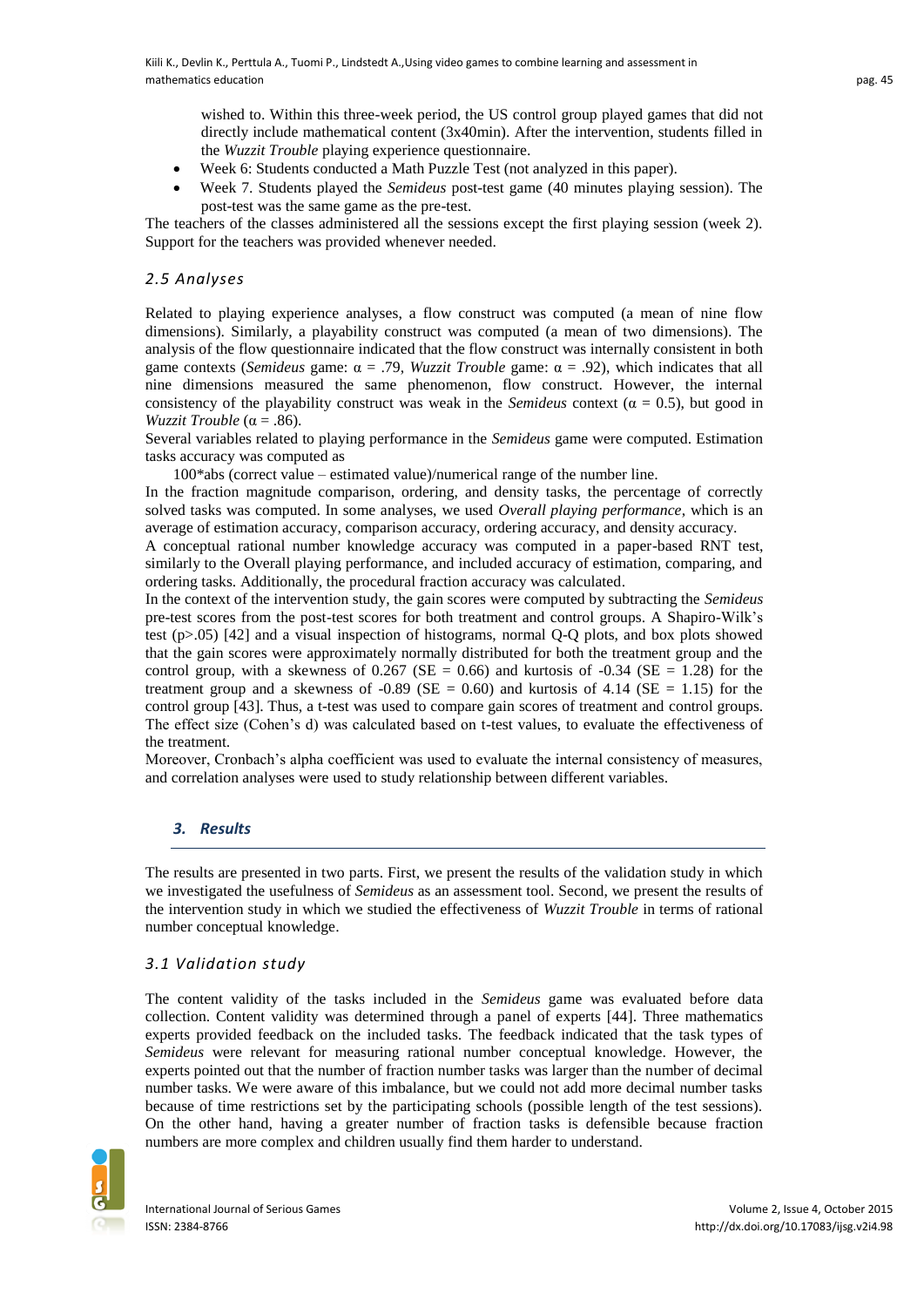One of our main aims was to study how well the *Semideus* game performance describes students' rational number conceptual knowledge. In order to further shed light on content validity we compared students' overall accuracy in the paper-based RNT to students' overall accuracy in the *Semideus game*. The correlation analysis indicated that the content validity was good, with a significant relationship between paper-based RNT accuracy ( $M = 74.13\%$ , SD = 14.73%) and accuracy in *Semideus* ( $M = 70.19\%$ ,  $SD = 16.24\%$ ),  $r = .79$ ,  $p < .001$ . Moreover, the test-retest reliability coefficient within control group (r = .76, p < .001) indicated that *Semideus* provided consistent results over time (There was a five weeks delay between the pre- and post-tests.).

Both the paper based RNT and the *Semideus* game consisted of rational number estimation, comparing, ordering, and density task types. The correlation analysis indicated that there were statistically significant correlations between paper-based task types and game-based task types (see table 2). The correlations for each task type ranged from .38 to .60 and indicated some consistency in conceptual rational number knowledge between paper based test and game test. It was no surprise that the smallest correlation was between paper-based density tasks ( $M = 37.08\%$ , SD = 25.46%) and game-based density tasks ( $M = 59.4\%$ ,  $SD = 33.8$ ) r = .38, p < .05, because these tasks were implemented totally differently. Paper-based RNT measured understanding of the density concept with multiple-choice questions and in *Semideus* the density tasks were based on ordering tasks (e.g. items to be ordered 2/5, 3/5 and ½). In fact, the density tasks of *Semideus* are designed to create cognitive conflicts – first the player may think that there cannot be numbers between 2/5 and 3/5 (previous example), but when they have to order the stones they might realize that  $\frac{1}{2}$  has to be between the other two fractions. We assume that such cognitive conflicts may be one reason why the mean value of the game-based density tasks was much higher than the mean of the paper-based multiple-choice density tasks. On the other hand the paper-based RNT was conducted before the *Semideus* playing session, and the multiple-choice tasks may have triggered reflective processes in participants before they played *Semideus*. Finally, as we can see, the relationship between the overall accuracy in both tests was stronger than the correlations between individual task types.

|                 | Estimation (pt) | Comparing (pt) | Ordering (pt)  | Density (pt)   |
|-----------------|-----------------|----------------|----------------|----------------|
|                 | $M = 82.24\%$ , | $M = 81.3\%$ , | $M = 62.1\%$ , | M=37.08%,      |
|                 | $SD = 9.52\%$   | SD=19.17%      | $SD = 32.45\%$ | $SD = 25.46\%$ |
| Estimation (gt) | .60             | .69            | .60            | .54            |
| $M = 86.4\%$ ,  | **              | $***$          | $**$           | $**$           |
| $SD = 6.41\%$   |                 |                |                |                |
| Comparing (gt)  | .38             | .58            | .56            | .29            |
| $M = 75.7\%$ .  | *               | **             | $**$           | *              |
| $SD = 24.18%$   |                 |                |                |                |
| Ordering (gt)   | .60             | .68            | .56            | .50            |
| $M = 53.25\%$ , | **              | $***$          | $**$           | **             |
| $SD = 27.55\%$  |                 |                |                |                |
| Density (gt)    | .45             | .61            | .50            | .38            |
| $M = 59.38\%$ , | **              | $***$          | $**$           | $\ast$         |
| $SD = 33.78%$   |                 |                |                |                |

**Table 2.** Correlations between paper-based test (pt) and Semideus game data (gt) according to different task types  $(n = 66)$ .

Correlation significance levels (2-tailed): \*\* .001 level; \* .05 level

Cronbach's alpha coefficient for the four *Semideus* task types was .82, which indicates that the internal consistency of *Semideus* task types were good assessing consistently rational number conceptual knowledge. The alpha coefficient for the same four paper-based task types was .71. We did not evaluate the internal consistency of each task type because theoretically there can be large variation between difficulties of tasks within each task type. For example, it is easier to estimate the magnitude of ½ on the number line than the magnitude of 2/7.

Table 2 also shows that the students performed better in comparison tasks than in ordering tasks. Large standard deviations in comparison and ordering tasks indicate that students' rational number conceptual knowledge varied considerably. From a learning analytics and assessment point of

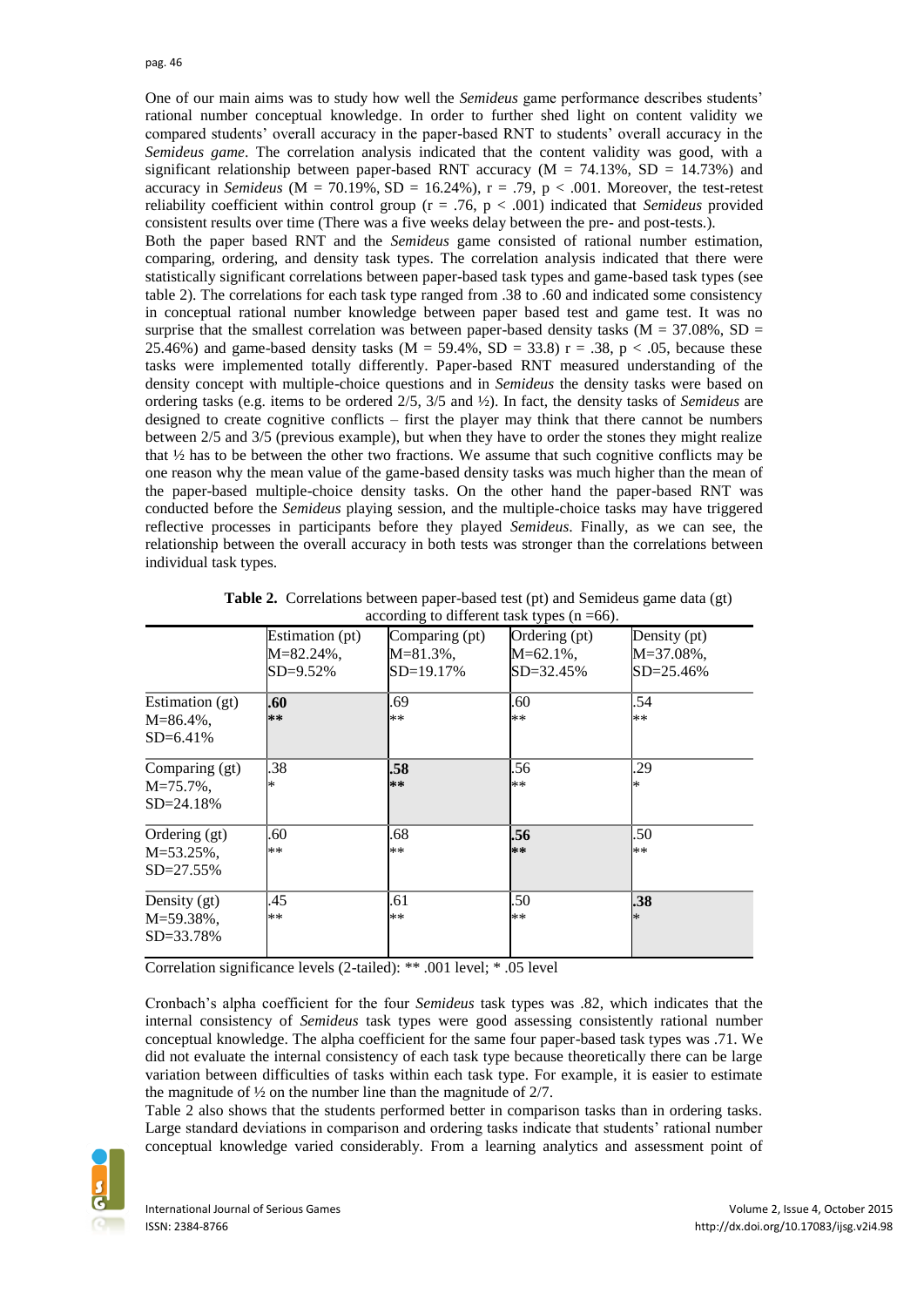view, it would be meaningful to consider task accuracy in a more detailed way. For example, the analytics revealed that the most challenging tasks for players seemed to be fraction ordering tasks (M=42.16%, SD=26.22), ordering tasks that included both fraction and decimal numbers (M=44.39%, SD=28.04), and tasks that included equivalent numbers (M=49.99%, SD=39.99). In general, the accuracy information can be used to provide meaningful information for the learners as well as for the teachers, and could be used to facilitate learning. However, such information does not help teachers to identify common rational number misconceptions. The semantic model we have used to describe the tasks of *Semideus* identifies most common misconceptions.

In our study, we tried to identify students who may have misconceptions related to whole number bias [33]. The analysis revealed that 12.5% of the students had a clear whole-number orderingrelated bias in fraction numbers. Additionally, the analysis revealed that 13 % of the students had a clear digit count bias in decimal numbers. Both biases were detected if a student's accuracy in bias related tasks was 0% and accuracy in non-bias tasks was at least 50%. In this analysis we used a strict 0% accuracy rule, because the degree of the bias-related tasks was small. These preliminary results show that game performance data can be used to detect misconceptions. This is a very promising result, because previous research has revealed that teachers need support in detecting misconceptions [45] and our study shows that games could be used to provide such support. However, more powerful and reliable ways to detect misconceptions needs to be developed and thus we are currently creating an algorithm that can detect misconceptions and related conceptual change processes in real-time.

According to Anastasi [46], perceived relevance of a test is essential for motivating participants to demonstrate their "full repertoire of skills." If a test is considered to be irrelevant or meaningless, participants are likely to be less willing, which compromises the validity of the test. This is to say, in a game-based assessment context it is important to ensure that play is engaging and players understand the aims of the game-based test. Furthermore, control of the game has to be accurate and easy (good playability), so that the players experience the game as a fair test instrument, the game controls do not negatively influence on the test performance, and the game behavior provides valid information about the knowledge and skills of the player.

In this study we measured user engagement in terms of flow experience and playability. Table 3 shows that players experienced quite high flow experiences when playing *Semideus* (M = 4.24, SD  $= 0.86$ ).

|                                        | М    | SD   |
|----------------------------------------|------|------|
| Flow construct                         | 4.24 | 0.86 |
| Challenge – skill balance<br>$\bullet$ | 4.15 | 1.29 |
| Clear goals                            | 4.52 | 1.52 |
| Immediate & unambiguous feedback       | 4.80 | 1.17 |
| Action awareness merging               | 4.44 | 1.08 |
| Time distortion                        | 3.94 | 1.63 |
| Sense of control                       | 4.06 | 1.29 |
| Concentration                          | 3.99 | 1.48 |
| <b>Loss of self-consciousness</b>      | 4.71 | 1.55 |
| Autotelic experience                   | 3.55 | 1.42 |
| Playability construct                  | 4.36 | 1.17 |

**Table 3.** Mean values and standard deviations of flow and playability in *Semideus*.

Note. Three highest scoring flow dimensions are bolded.



As we can see, the clear goals, immediate and unambiguous feedback, and loss of selfconsciousness flow dimensions scored highest. Players could perceive the goals of the game, and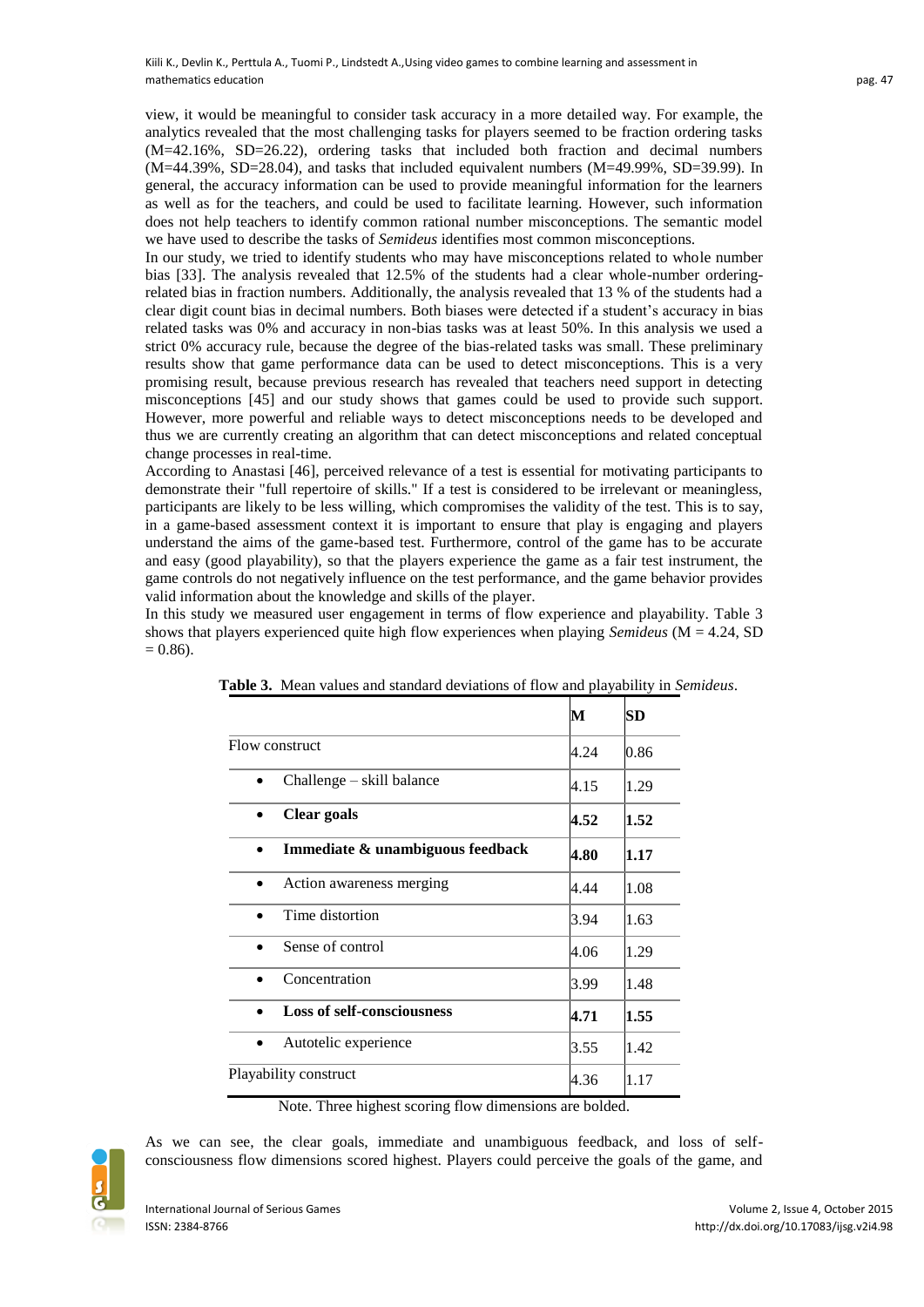the game provided feedback that enabled the players to understand how well they were doing with respect to the goals. It was surprising that the loss of self-consciousness dimension scored second highest ( $M = 4.71$ ,  $SD = 1.55$ ). This means that players could concentrate on the game content in a way that they did not consider how others might have evaluated their playing performance. This finding is very important in the light of assessment, since players are able to do their best without the familiar pressures normally associated with assessment. Good playability score  $(M = 4.36, SD)$  $= 1.17$ ) indicates that the tilting based user interface was accurate and intuitive to use, even though the game was played without sounds. The autotelic dimension, which refers to enjoyable and intrinsically rewarding experience scored the lowest ( $M = 3.55$ ,  $SD = 1.42$ ). This is understandable because we used the game in a summative assessment manner and several engaging game mechanics were excluded from the version used in this study. For example, enemies, mystery boxes, hints, and a learning companion were excluded in order to study *Semideus*'s core gameplay (task types). Nevertheless, the flow and playability results indicate that the quality of the *Semideus* game was good and most of the players enjoyed it. In fact the majority of players reported that they wanted to achieve the maximum three stars from each level  $(M = 4.97, SD = 1.82)$ . Based on these findings we assume that players were engaged and tried to perform well in the game.

The correlation analysis indicated that there was a significant relationship between flow experience and playability ( $r = .56$ ,  $p < .001$ ), which means that the playability of the game can have a strong influence on overall user experience and the validity of collected data. Moreover, the correlation analysis revealed that there was a significant relationship between overall playing performance and flow experience in *Semideus* (r = .43 p < .001). This result is consistent with earlier studies that have indicated that level of flow can be used to predict learning (e.g. [47]).

To summarize, the results presented above support Hypothesis 1a and indicate that *Semideus* can be used to assess students' rational number conceptual knowledge. Consistent with Hypothesis 1b, the overall accuracy in the *Semideus* game ( $M = 70.19\%$ ,  $SD = 16.24\%$ ) correlated significantly with procedural fraction knowledge (M =  $61.45\%$ , SD=28.71%), r = .48, p < .001. Further analysis revealed that procedural fraction knowledge correlated most strongly with estimation task accuracy  $(r = .52, p < .001)$  and ordering task accuracy  $(r = .50, p < .001)$ . In general, these results are in line with previous research (e.g. [31, 35]), suggesting that instructional approaches that focus on conceptual knowledge facilitate also procedural fraction knowledge.

#### *3.2 Intervention study*

In this section the results of the intervention are presented. Two main aims of the intervention were to study how rational number conceptual knowledge influences success in *Wuzzit Trouble* and how playing *Wuzzit Trouble* influences the development of rational number conceptual knowledge.

Points achieved in *Wuzzit Trouble* did not correlate significantly with pre-test playing performance,  $r = .44$  p  $> .05$ . As shown on Figure 4, in the pre-test the accuracy of rational number conceptual knowledge of the control group ( $M = 84.14$ ,  $SD = 9.51$ ) was significantly higher than the accuracy of the treatment group (M = 75.15, SD = 10.34), t(23) = 2.26, p < .05). However, Figure 4 illustrates that the treatment group ( $M = 82.63$ ,  $SD = 7.31$ ) almost catched up the control group (M  $= 85.21$ , SD  $= 9.71$ ) in the post-test. In order to study the effectiveness of the treatment (playing *Wuzzit Trouble*), the gain scores were calculated by subtracting the pre-test scores from the posttest scores.

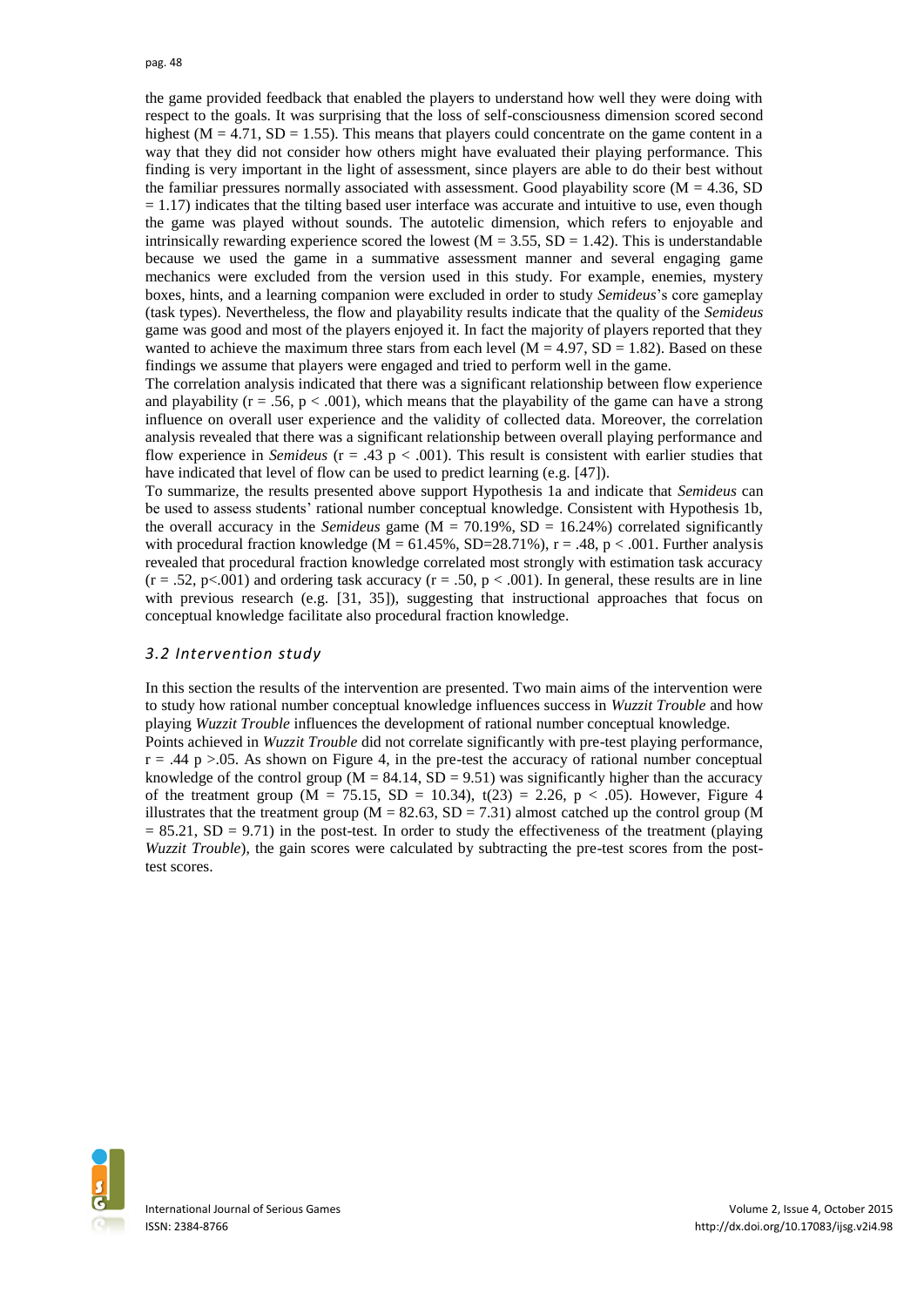

**Figure 4.** The mean accuracy of pre-test and post-test by conditions.

The t-test analysis indicated that the gain of the treatment group ( $M = 7.47$ , SD = 4.31) was significantly higher than the gain of the control group ( $M = 1.07$ ,  $SD = 3.93$ ), t(23) = 3.87, p<.001. Based on the t-test results, we calculated the effect size of the intervention. Cohen's d was very high,  $d = 1.61$  indicating that playing *Wuzzit Trouble* influenced significantly the development of students' rational number conceptual knowledge. The more detailed analysis of the game data revealed that largest gains were in density (21% ) and ordering (17%) task types while the estimation accuracy gain was only 2%. Cleatly, this was because the estimation accuracy was reasonable high already in the pre-test  $(M = 88, 6\%, SD = 6.4\%)$  and there was not much room to improve. The control group got a little bit better in ordering tasks.

The small sample size means that, on their own, these results have to be viewed as at most suggestive. However, it gains more significance in the light of similar findings from another (small) study ([22], in this special issue).

Although the *Semideus* game does not emphasize the speed of solving tasks, we explored task durations between pre- and post-tests. The correlation analyses revealed that task duration did not correlate with task accuracy at all. However, as shown on Figure 5, in the pre-test the control group  $(M = 31.3, SD = 9.23)$  solved the tasks little bit faster than the treatment group  $(M = 35.8, SD = 10^{-10}$ 8.54), but the difference was not statistically significant,  $t(23) = 1.23$ ,  $p > .05$ ). Nevertheless, figure 5 illustrates that the treatment group ( $M = 25.58$ ,  $SD = 7.36$ ) almost equaled the control group (M  $= 26.65$ , SD  $= 8.19$ ) in the post-test. As we can see, both groups solved the task much faster in the post-test. This can be partly explained with getting familiar with the user interface and playing the same game again, but it is reasonable to assume that the treatment group might have benefitted also from playing *Wuzzit Trouble*. (This is totally speculative and more research with a bigger sample is needed to study the learning outcomes of *Wuzzit Trouble* and the meaning of speed in *Semideus*.)

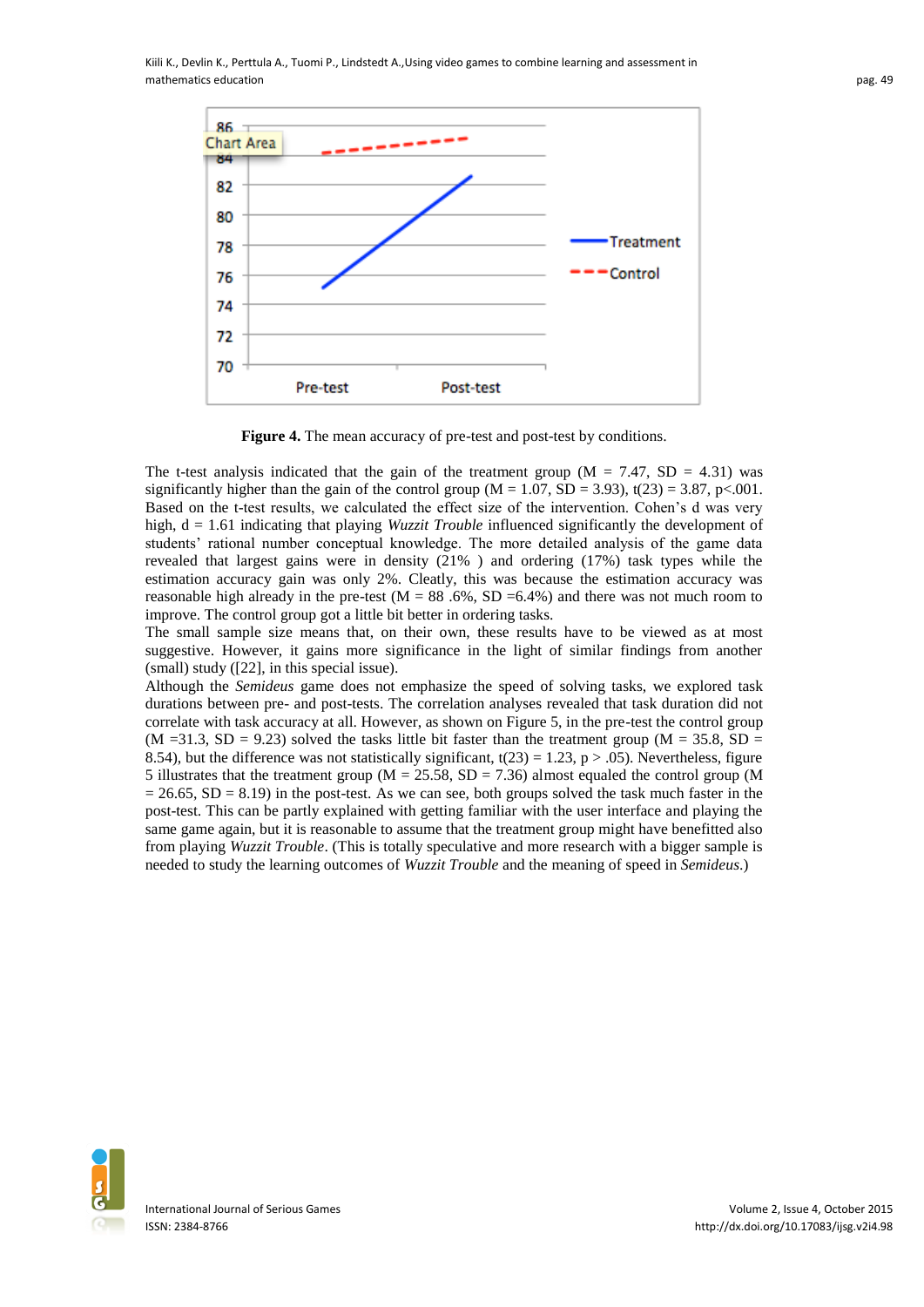

**Figure 5.** The mean mean task duration of pre-test and post-test by conditions.

As in the validation study, we evaluated user engagement in terms of flow experience and playability. Table 4 shows that players experienced fairly strong flow experiences in *Wuzzit Trouble* (M = 4.01, SD = 1.33). Flow was a little bit weaker than in the *Semideus* game, but in general the experiences were quite similar.

|                                               | М    | SD   |
|-----------------------------------------------|------|------|
| Flow construct<br>4.01                        |      | 1.33 |
| Challenge – skill balance                     | 4.19 | 1.65 |
| Clear goals                                   | 4.69 | 1.56 |
| Immediate & unambiguous feedback<br>$\bullet$ | 4.67 | 1.59 |
| Action awareness merging                      | 4.11 | 1.77 |
| Time distortion                               | 3.74 | 1.89 |
| Sense of control                              | 3.89 | 1.72 |
| Concentration                                 | 3.72 | 1.63 |
| <b>Loss of self-consciousness</b>             | 4.31 | 1.86 |
| Autotelic experience<br>$\bullet$             | 3.06 | 1.58 |
| Playability construct                         |      | 1.53 |

**Table 4.** Mean values of flow experience and playability in the *Wuzzit Trouble* game.

Note. Three highest scoring flow dimensions are bolded.

As we can see, clear goals ( $M = 4.69$ ,  $SD = 1.56$ ), immediate & unambiguous feedback ( $M = 4.67$ ,  $SD = 1.59$ ), and loss of self-consciousness ( $M = 4.31$ ,  $SD = 1.86$ ) flow dimensions scored highest, just as they did in *Semideus*. Similarly the autotelic experience dimension scored lowest (M = 3.06,  $SD = 1.58$ ). Although players did not consider the game as an intrinsically rewarding experience (they did not realize that it was a representation of some deep mathematics, instead viewing it as "just a game"—which is what the game designers sets out to achieve), most of the players reported that they wanted to achieve all three stars from each level  $(M = 4.31, SD = 1.74)$ . Based on these findings we assume that players were engaged and tried to perform well in the game.

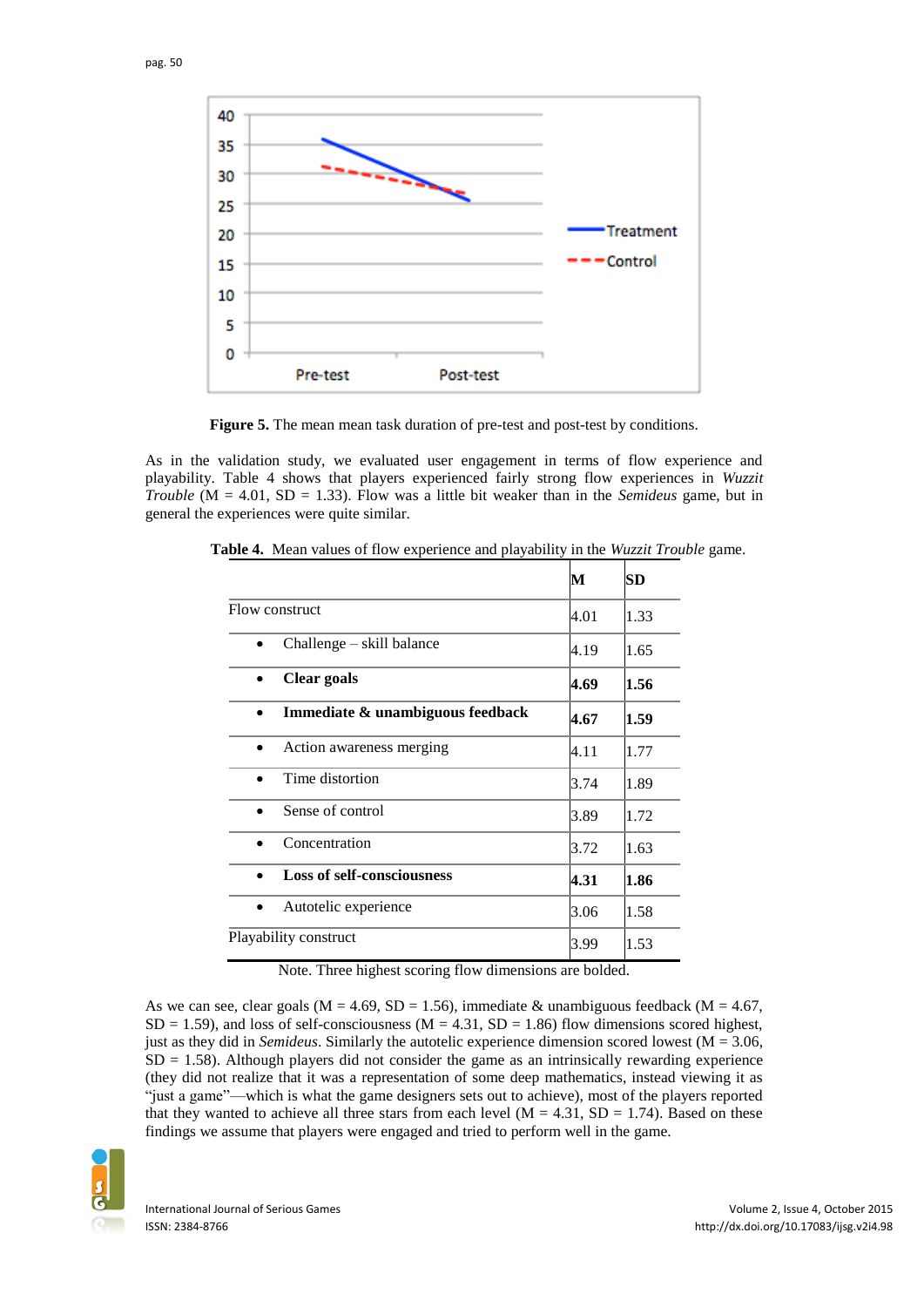The correlation analysis indicated that there was a significant relationship between flow experience and playability  $(r = .72, p < .001)$ , which means that the playability of the game can influence remarkably on overall user experience. As opposed to the results of the *Semideus* game, the analysis revealed that the overall playing performance (points achieved in *Wuzzit Trouble*) and flow experience did not correlate ( $r = .27$  p  $> .05$ ).

### *4. Discussion and conclusion*

The aim of this study was to investigate the usefulness of digital video games in mathematics learning and assessment. To accurately assess learning, it is important to develop non-intrusive and engaging assessment methods that provide valid information about students' mathematical competence. In our validation study, we developed game-based measures for assessing conceptual rational number knowledge and evaluated the validity and reliability of the *Semideus* game as an assessment instrument. As expected, the evaluation results indicated that *Semideus* could be used to assess students' conceptual rational number knowledge at least in summative manner. Moreover, our study showed that the *Semideus* game can be used to identify whole number bias related misconceptions, although more accurate identification solutions needs to be developed.

Our intervention study demonstrated that a game (in this case *Semideus*) can be used as a test instrument in experimental settings and even relative short game based mathematics interventions can be effective. As we expected the students benefited significantly of the three hour *Wuzzit Trouble* intervention. This was the case, even though *Semideus* assesses conceptual rational number knowledge and the gameplay of *Wuzzit Trouble* is founded on whole number arithmetic. This too was expected by researchers, since both games develop number sense and general numeric problem solving ability, important skills that apply to both integer arithmetic and fraction arithmetic, but others familiar only with more traditional math learning games might be surprised. (More on this below.)

### *4.1 Theoretical and practical implications*

The findings of this study have theoretical and practical implications. In general, the results enrich the previous research on children's understanding of rational numbers and game-based assessment. The validation study showed that the gamified number line estimation tasks, the magnitude comparing tasks, and the magnitude ordering tasks could be used to validly assess students' conceptual rational number knowledge. Consistent with previous research [e.g. 31, 35] we found positive interaction between understanding of rational number magnitudes and rational number arithmetic performance. This consistent interaction strengthens the positive results of the *Semideus* validation study. In general, these results indicate that instructional approaches that emphasize understanding of rational number magnitudes (conceptual knowledge) support also arithmetic performance (procedural knowledge) and thus they should be more widely used.

On the other hand, the intervention study showed that the whole number arithmetic training (playing of the *Wuzzit Trouble* game) enhanced students' conceptual rational number knowledge. We want to emphasize that even relatively short periods (of the order of two hours play spread over a few weeks) of engagement with a well-designed math learning game can lead to significant improvements in mathematical competence, with transfer to another area of mathematics (in this case from whole numbers to rational numbers). This finding is consistent with integrated theory of numerical development [23], which emphasizes that, in addition to differences between whole and rational numbers, whole numbers and rational numbers also have important commonalities that are central to general mathematical competence. In spite of the differences between whole and rational numbers, the understanding of whole number magnitudes and fluency in whole number arithmetic, especially fluency in division, create a foundation for understanding rational number magnitudes. This may help explain why playing of the *Wuzzit Trouble* game enhanced the playing performance in the *Semideus* game.

Furthermore, the evaluation of students' flow experiences indicated that games can engage students in learning mathematics. From an assessment point of view, an important finding was that students could concentrate on playing *Semideus* in a way that they did not consider how others might have evaluated their playing/mathematics performance. In other words, students were able to do their best without the familiar pressures normally associated with exams and assessment. Thus, game-based assesment solutions could indirectly support school satisfaction.

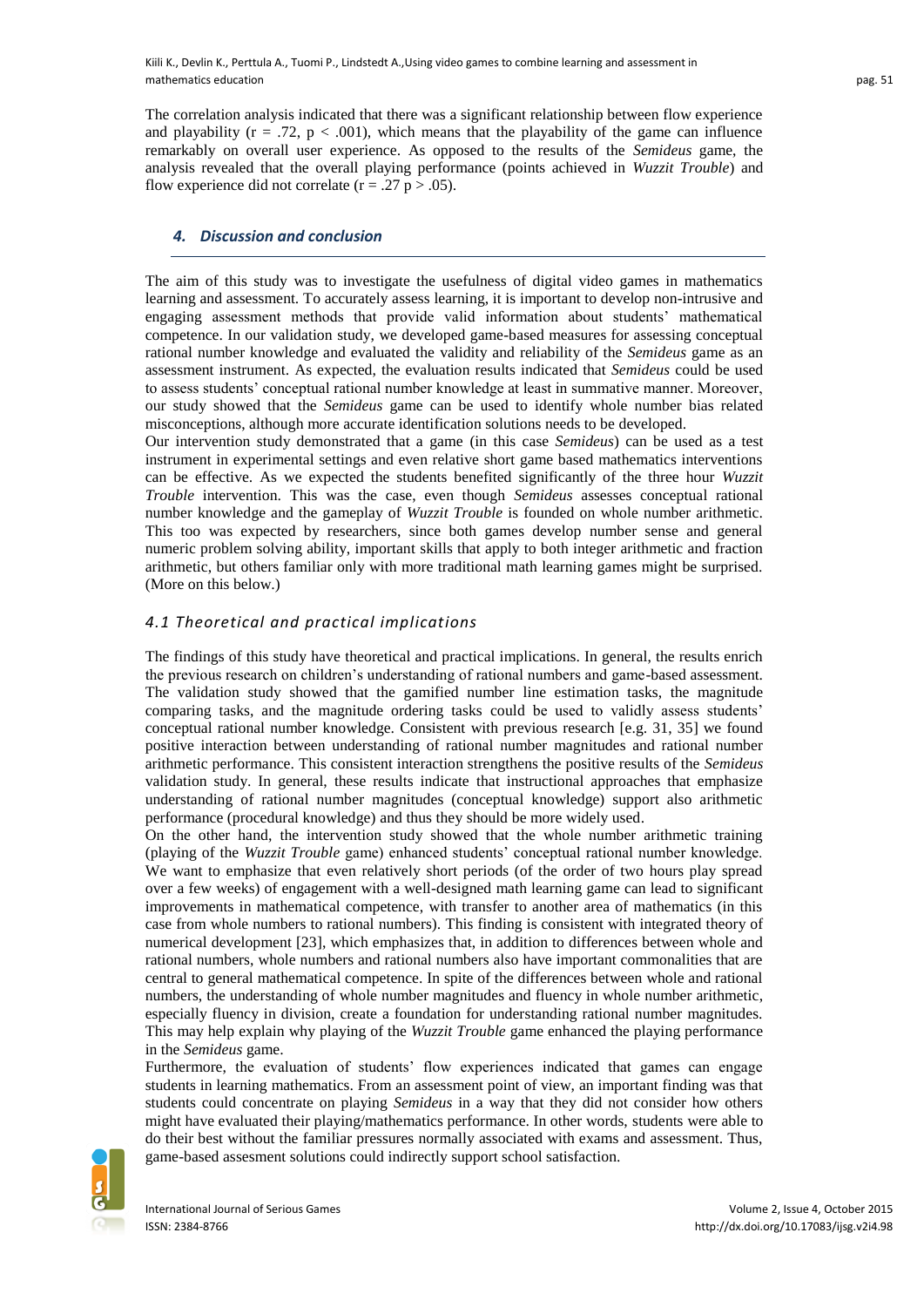# *4.2 Limitations and future work*

Our study has some limitations that call for more reseacrh on the topic. First, the sample size was small, reducing the power of the study. This is the case especially in the *Wuzzit Trouble* study. However, the results are consistent with the study of Pope & Mangram [22] that used written test instruments to study the effectiveness of the *Wuzzit Trouble* game. Though both studies had fairly small sample sizes, the learning outcomes observed were remarkably similar, suggesting that the outcomes observed were genuine — certainly enough to warrant further, more extensive studies, which are already underway.

Second, at the beginning of the study, the rational number knowledge level of the treatment group was much lower than the control group, which may have increased the effect size of the intervention.

Third, due to scheduling restrictions at the participating schools, we could include only one level that was intended to teach the use of the *Semideus* game to participants. Thus, it is possible that some of the players had difficulties controlling the game accurately in the beginning, and that may have affected negatively their overall performance. However, this should not have been a major problem, because participants appreciated the playability of the game.

Fourth, some of the players faced technical problems with the *Semideus* game because their iPads had the wrong iOS version. The players who could not play the game adequately due to technical problems were removed from the analysis.

Finally, the study was spread to period of two months and thus there is a risk that the game playing is not the only factor that has affected the results. The treatment group may have learned rational number knowledge during their free time (rational numbers were not taught in school during the study).

Because of these limitations, more research with bigger sample sizes on the topic is needed.

While our study used *Semideus* as a pre- and post-test and *Wuzzit Trouble* as an intervention, we cannot assume that similar results would have been obtained with the roles reversed, though we suspect that would be the case, and we intend to investigate this in a future study.

Overall, our results about game-based assessment are promising, and we believe that the *Semideus* game can be developed to support also formative assessment approach. In fact, based on the results of this pilot study, we have already made several modifications to *Semideus*. In terms of learning analytics and formative assessment, the most important features that we have implemented are adaptive content, visual aids, and a learning companion. In the future we will study the learning effectiveness of the improved *Semideus* game and validate its assessment power in terms of formative assessment. In fact, we are currently exploring more valid ways to detect misconceptions and ways to visualize players' competencies in real time. Visualizations are provided both for players and teachers. Thus, one of our future aims is to study how teachers can use learning analytics effectively in individualizing teaching in the classrooms.

## *5. Conclusion*

This study showed that well designed digital games can be used for learning and assessment purposes. Considerable mathematical and pedagogical thought went into the design of *Semideus* and *Wuzzit Trouble*. The developers of these games began with a dynamic, visual representation of the underlying mathematics (the number line and integer arithmetic, respectively) and built a game around it. With both of these games, *to solve the game puzzles or challenges is to understand and solve the underlying mathematical problem*. We argue that in order to create successful mathematics games learning science should inform the game design and mathematics should be well integrated to gameplay. Moreover, we want to emphasize that we believe that mathematics games can be more effective if a teacher or an instructor is involved in the game based learning process (assuming that an appropriate pedagogical approach is used).

In fact, our long-term goal is to produce interactive learning experiences and learning analytics tools for teachers based on in-game measures that can predict development of students' domain specific knowledge and reveal students' misconceptions and weaknesses as well as their strengths. Such information will be very useful for teachers in individualizing teaching.

Furthermore, one of the more interesting possibilities that games provide relies on assessing children's conceptual development and mathematical thinking in larger contexts. The big data sets that can be collected with games make it possible to uncover dependencies and patterns behind conceptual change, and compare the performance with other groups, including between countries.

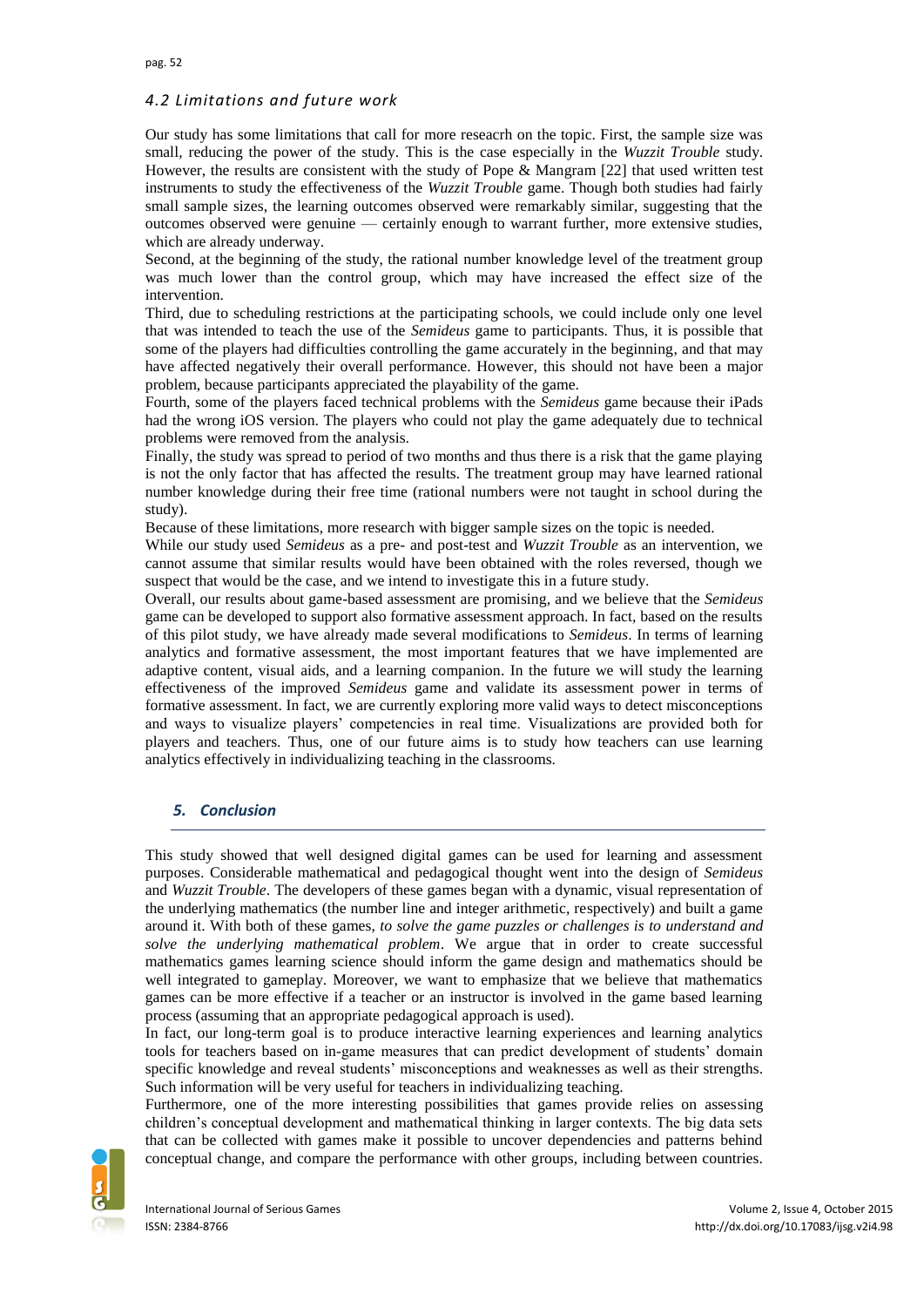These comparisons could provide totally new insights for curriculum development and assessment. When we can provide valid analysis about learning processes, conceptual changes, and learning assessment, we can provide something new and complementary to current assessment methods such as PISA, TIMSS and PIRLS.

### *Acknowledgements*

This research was funded in part by Academy of Finland (The Future of Learning, Knowledge and Skills programme).

### *References*

- [1] Parsons, S., Bynner, J., Does numeracy matter more? London: National Research and Development Centre for Adult Literacy and Numeracy, 2005.
- [2] Gee, J. P., What Video Games Have to Teach Us about Learning and Literacy. NY: Macmillan, 2003.
- [3] Squire, K., Video Games Literacy: a literacy of expertise, In J. Coiro, M. Knobel, D. Leu & C. Lankshear (Eds) Handbook of Research on New Media Literacies. New York: Macmillan, 2008.
- [4] Devlin, K. J., Mathematics Education for a New Era: Video Games as a Medium for Learning. AK Peters Ltd, 2011. http://dx.doi.org/10.1201/b10816
- [5] Jere-Folotiya, J., Chansa-Kabali, T., Munachaka, J. C., Sampa, F., Yalukanda, C., Westerholm, J., Lyytinen, H., The effect of using a mobile literacy game to improve literacy levels of grade one students in Zambian schools. Educational Technology Research and Development, 62(4), 417-436, 2014. http://dx.doi.org/10.1007/s11423-014-9342-9
- [6] Clark, D. B., Tanner-Smith, E. E., Killingsworth, S. S., Digital Games, Design, and Learning A Systematic Review and Meta-Analysis. Review of educational research, 0034654315582065, 2015.
- [7] Wouters, P., van Nimwegen, C., van Oostendorp, H., van der Spek, E. D., A meta-analysis of the cognitive and motivational effects of serious games. Journal of Educational Psychology, 105(2), 249, 2013.
- [8] Shin, N., Sutherland, L. M., Norris, C. A., Soloway, E., Effects of game technology on elementary student learning in mathematics. British Journal of Educational Technology, 43(4), 540-560, 2012. http://dx.doi.org/10.1111/j.1467-8535.2011.01197.x
- [9] Kiili, K., Perttula, A., Lindstedt, A., Arnab, S., Suominen, M., Flow Experience as a Quality Measure in Evaluating Physically Activating Collaborative Serious Games. International Journal of Serious Games, 1(3), 2014. http://dx.doi.org/10.17083/ijsg.v1i3.23
- [10]Connolly, T. M., Boyle, E. A., MacArthur, E., Hainey, T., Boyle, J. M., A systematic literature review of empirical evidence on computer games and serious games. Computers & Education, 59(2), 661-686, 2012. http://dx.doi.org/10.1016/j.compedu.2012.03.004
- [11]Whitton, N., Game engagement theory and adult learning. Simulation & Gaming, 42(5) 596– 609, 2011. http://dx.doi.org/10.1177/1046878110378587
- [12]Mayer, I., Bekebrede, G., Harteveld, C., Warmelink, H., Zhou, Q., van Ruijven, T., Wenzler, I., The research and evaluation of serious games: Toward a comprehensive methodology. BJET, 2013.
- [13]Chang, M., Evans, M. A., Kim, S., Norton, A., Samur, Y., Differential effects of learning games on mathematics proficiency. Educational Media International, 52(1), 47-57, 2015. http://dx.doi.org/10.1080/09523987.2015.1005427
- [14]Adams, D. M., Mayer, R. E., MacNamara, A., Koenig, A., Wainess, R., Narrative games for learning: Testing the discovery and narrative hypotheses. Journal of educational psychology, 104(1), 235, 2012. http://dx.doi.org/10.1037/a0025595
- [15]Bellotti, F., Berta, R., De Gloria, A., Designing effective serious games: opportunities and challenges for research. International Journal of Emerging Technologies in Learning (iJET), 5(SI3), 22-35, 2010. http://dx.doi.org/10.3991/ijet.v5s3.1500
- [16]Ketamo, H., Devlin, K., Replacing PISA With Global Game Based Assessment. In ECGBL2014-8th European Conference on Games Based Learning: ECGBL2014 (p. 258). Academic Conferences and Publishing International, 2014.

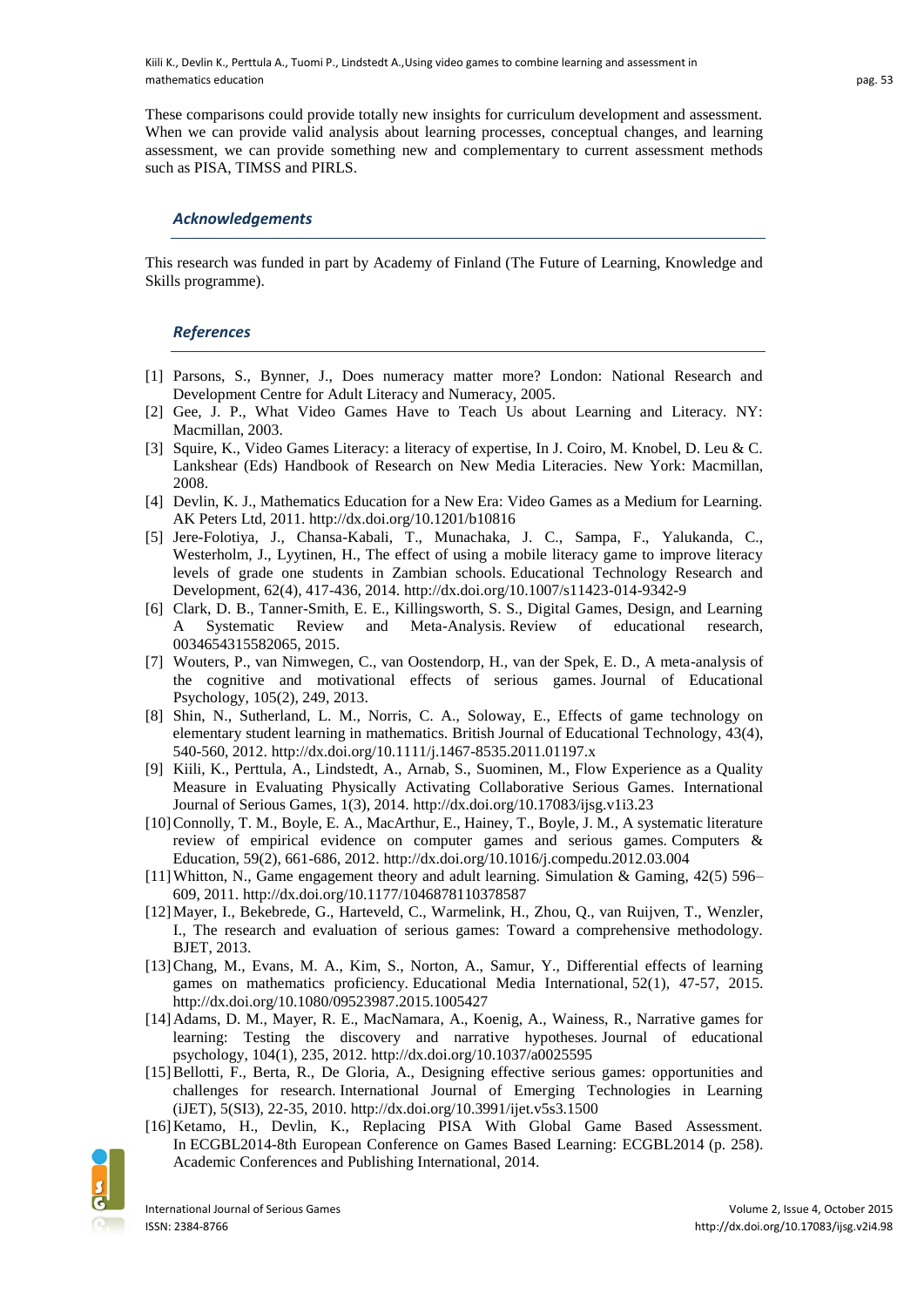- [17]Riconscente, M., Mobile learning game improves 5th graders' fractions knowledge and attitudes. Los Angeles: GameDesk Institute, 2011.
- [18]Shute, V. J., Ventura, M., Kim, Y. J. , Assessment and learning of informal physics in Newton's playground. Journal of Educational Research, 106(6), 423–430, 2013. http://dx.doi.org/10.1080/00220671.2013.832970
- [19]Bellotti, F., Kapralos, B., Lee, K., Moreno-Ger, P., & Berta, R., Assessment in and of serious games: an overview. Advances in Human-Computer Interaction, 1, 2013. http://dx.doi.org/10.1155/2013/136864
- [20]Shute, V. J., Ventura, M., Bauer, M., Zapata-Rivera, D., Melding the power of serious games and embedded assessment to monitor and foster learning. Serious games: Mechanisms and effects, 2, 295-321, 2009.
- [21]The US National Research Council, Adding It Up: Helping Children Learn Mathematics. Washington, DC: National Academies Press: National Academy Press, pp. 1–462, 2001.
- [22]Pope, H., Mangram, C., Wuzzit Trouble: The Influence of a Digital Math Game on Student Number Sense. Internationa Journal of Serious Games, Vol. 2, Nr. 4, December 2015.
- [23]Siegler, R. S., Thompson, C. A., Schneider, M., An integrated theory of whole number and fractions development. Cognitive psychology, 62(4), 273-296, 2011. http://dx.doi.org/10.1016/j.cogpsych.2011.03.001
- [24]Torbeyns, J., Schneider, M., Xin, Z., Siegler, R. S., Bridging the gap: Fraction understanding is central to mathematics achievement in students from three different continents. Learning and Instruction, 37, 5-13, 2015. http://dx.doi.org/10.1016/j.learninstruc.2014.03.002
- [25]Van Hoof, J. Verschaffel, L., Van Dooren, W. Number sense in the transition from natural to rational numbers. In D.M. Gomez Rojas (Chair), Living apart together? The long and winding road from natural to rational number understanding. Symposium conducted at the biennial meeting of the European Association for Research on Learning and Instruction (EARLI), 2015.
- [26]Bailey, D. H., Hoard, M. K., Nugent, L., Geary, D. C., Competence with fractions predicts gains in mathematics achievement. Journal of experimental child psychology, 113(3), 447- 455, 2012. http://dx.doi.org/10.1016/j.jecp.2012.06.004
- [27]Siegler, R. S., Duncan, G. J., Davis-Kean, P. E., Duckworth, K., Claessens, A., Engel, M., ... Chen, M., Early predictors of high school mathematics achievement. Psychological science, 23(7), 691-697, 2012. http://dx.doi.org/10.1177/0956797612440101
- [28]Siegler, R. S., Fazio, L. K., Bailey, D. H., Zhou, X., Fractions: the new frontier for theories of numerical development. Trends in cognitive sciences, 17(1), 13-19, 2013. http://dx.doi.org/10.1016/j.tics.2012.11.004
- [29]Stafylidou, S., Vosniadou, S., The development of students' understanding of the numerical value of fractions. Learning and instruction,14(5), 503-518, 2004. http://dx.doi.org/10.1016/j.learninstruc.2004.06.015
- [30]Vamvakoussi, X., Vosniadou, S., How many decimals are there between two fractions? Aspects of secondary school students' understanding of rational numbers and their notation. Cognition and instruction, 28(2), 181-209, 2010. http://dx.doi.org/10.1080/07370001003676603
- [31]Bailey, D. H., Siegler, R. S., Geary, D. C., Early predictors of middle school fraction knowledge. Developmental science, 17(5), 775-785, 2014. http://dx.doi.org/10.1111/desc.12155
- [32]DeWolf, M., Vosniadou, S., The representation of fraction magnitudes and the whole number bias reconsidered. Learning and Instruction, 37, 39-49, 2015. http://dx.doi.org/10.1016/j.learninstruc.2014.07.002
- [33]Ni, Y., Zhou, Y. D., Teaching and learning fraction and rational numbers: The origins and implications of whole number bias. Educational Psychologist, 40(1), 27-52, 2005. http://dx.doi.org/10.1207/s15326985ep4001\_3
- [34]Alibali, M. W., Sidney, P. G., Variability in the natural number bias: Who, when, how, and why. Learning and Instruction, 37, 56-61, 2015. http://dx.doi.org/10.1016/j.learninstruc.2015.01.003
- [35]Fuchs, L.S. et al., Improving at-risk learners' understanding of fractions. Journal of Educational Psychology, 105, 683, 2013. http://dx.doi.org/10.1037/a0032446
- [36]Barth, H.C., Paladino, A.M., The development of numerical estimation: Evidence against a representational shift, Developmental science, 14, 125–135, 2011. http://dx.doi.org/10.1111/j.1467-7687.2010.00962.x